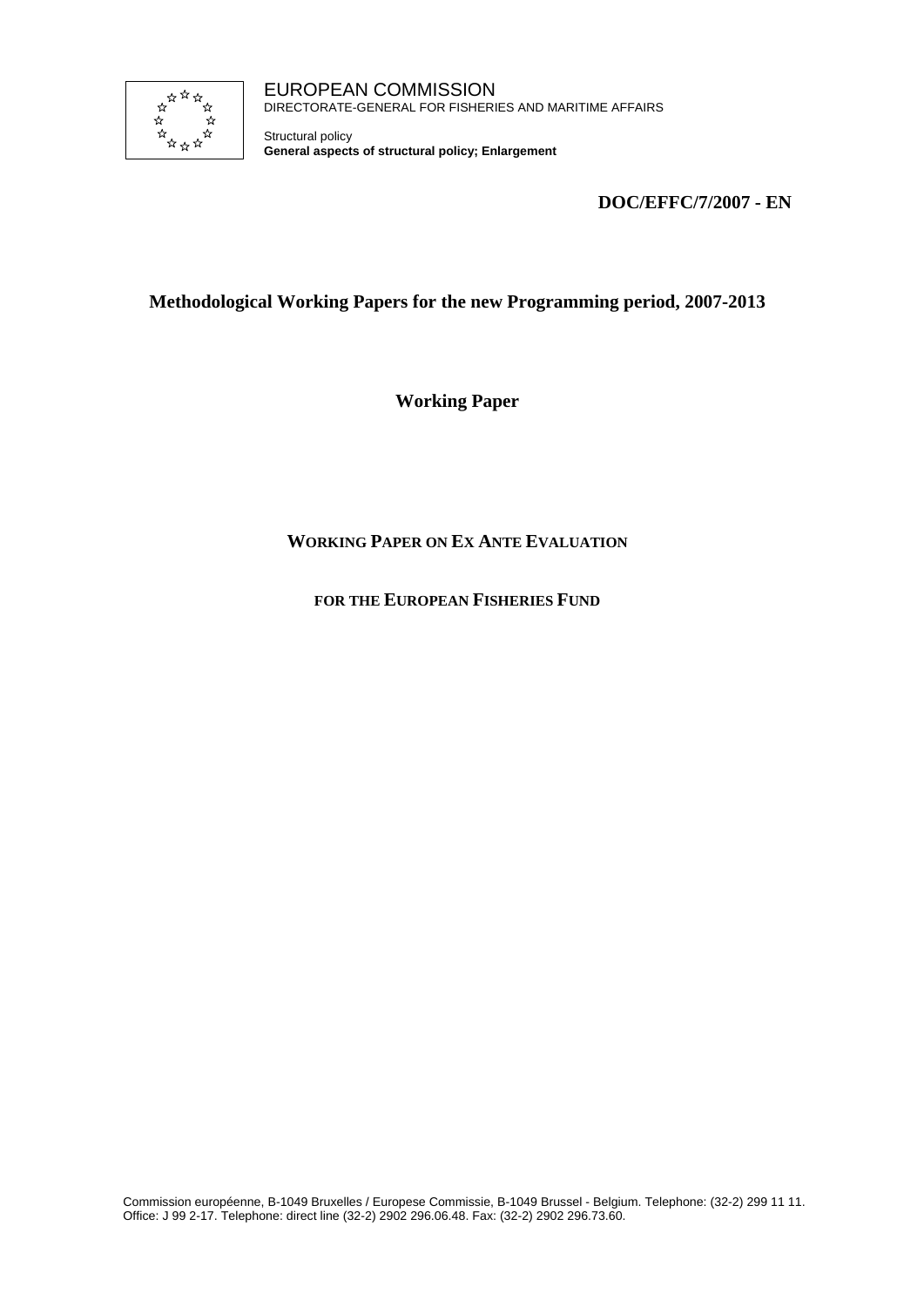# **Contents**

|                |              | PART 1: THE NEW EUROPEAN FISHERIES FUND REGULATION AND                                                                                         |  |
|----------------|--------------|------------------------------------------------------------------------------------------------------------------------------------------------|--|
|                | 1.1.         |                                                                                                                                                |  |
|                | 1.2.         |                                                                                                                                                |  |
|                | 1.3.         |                                                                                                                                                |  |
|                |              | Evaluators will need information on such plans in order to be able to carry                                                                    |  |
|                | 14           |                                                                                                                                                |  |
|                | 1.5.         |                                                                                                                                                |  |
|                | 1.6.         |                                                                                                                                                |  |
| 2.             |              |                                                                                                                                                |  |
|                | 2.1.         | Appraisal of the situation of the fisheries sector and the relevance of                                                                        |  |
|                | 2.2.         |                                                                                                                                                |  |
|                | 2.3.         | Appraisal of the coherence of the strategy with regional and national<br>policies and the Guiding principles provided for in Article 19 of EFF |  |
|                | 2.4.         |                                                                                                                                                |  |
|                | 2.5.         |                                                                                                                                                |  |
| 3 <sub>1</sub> |              |                                                                                                                                                |  |
|                | 3.1.         |                                                                                                                                                |  |
|                | 3.2.         |                                                                                                                                                |  |
|                | 3.3.         |                                                                                                                                                |  |
|                | 3.4.         | Respective Responsibilities of the Evaluator and Authorities                                                                                   |  |
|                | 3.5.         |                                                                                                                                                |  |
|                | 3.6.         |                                                                                                                                                |  |
|                | 3.7.         |                                                                                                                                                |  |
|                | 3.8.         |                                                                                                                                                |  |
|                | 3.9.         |                                                                                                                                                |  |
|                |              |                                                                                                                                                |  |
|                |              |                                                                                                                                                |  |
|                | <b>ANNEX</b> | ANTE EVALUATION AND THE STRATEGIC<br>EX<br>$\blacksquare$                                                                                      |  |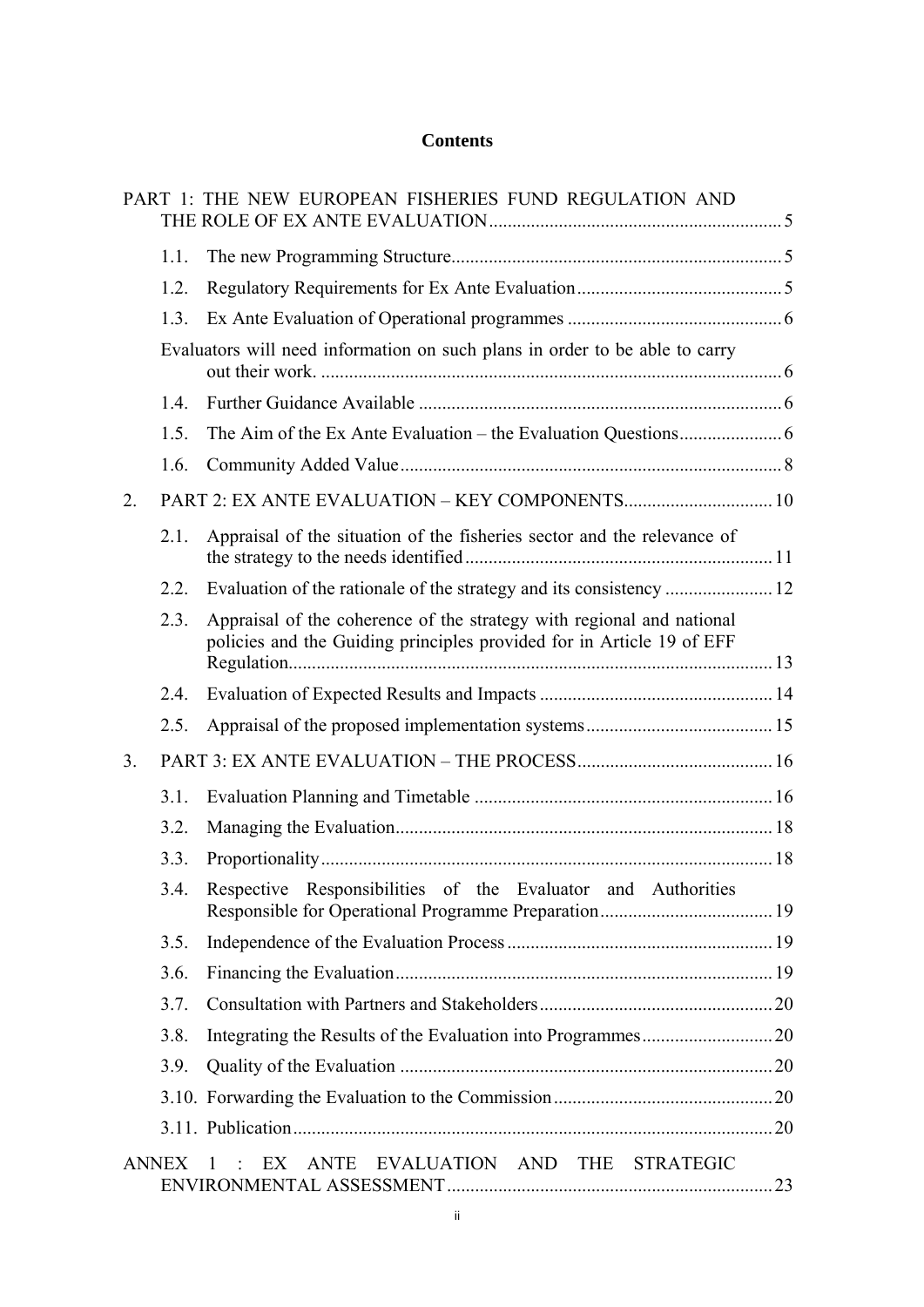$\bullet$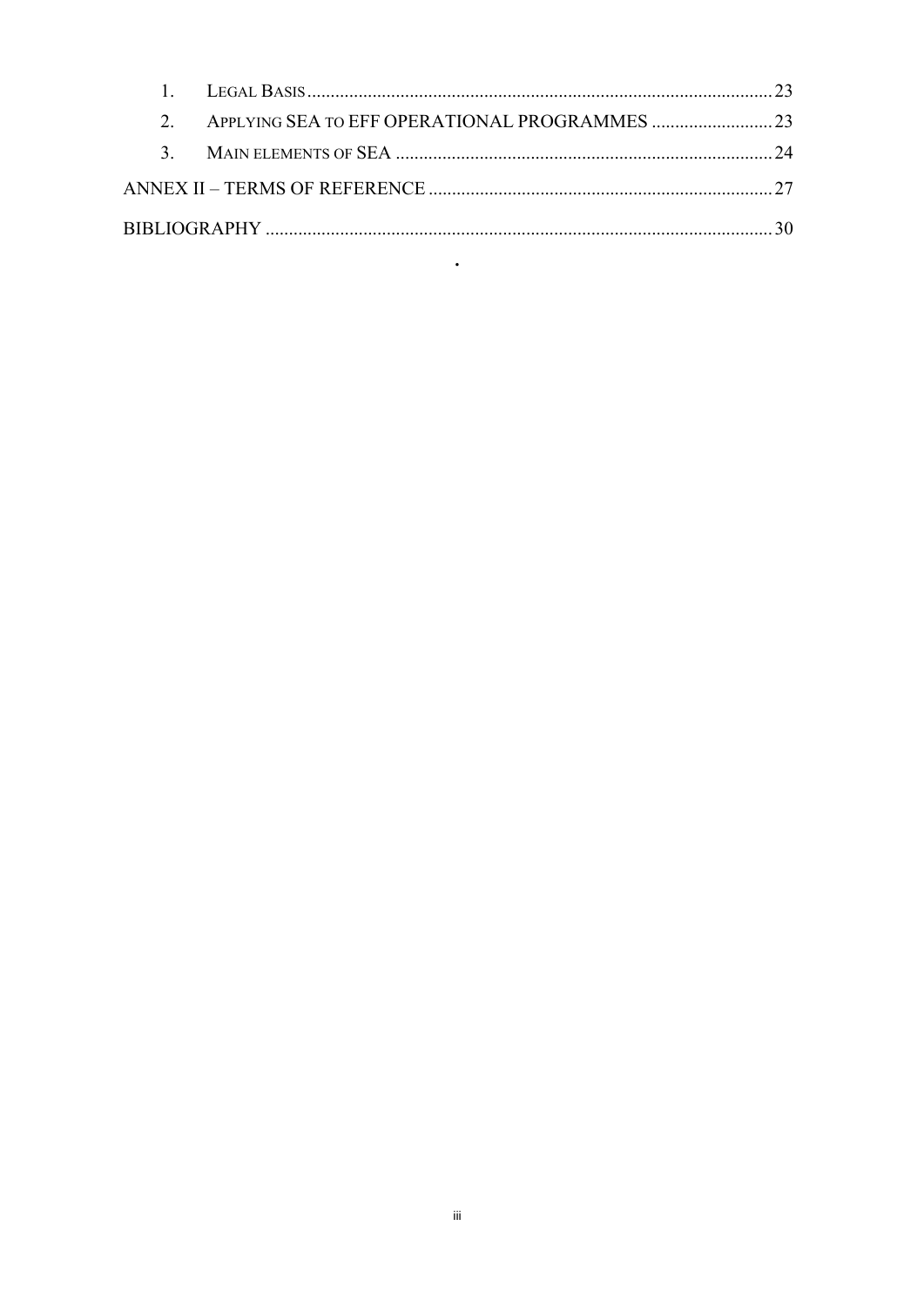#### INTRODUCTION

This guidance document is aimed at national authorities in charge of programming 2007- 2013 EFF interventions and specifically at those responsible for organising the ex ante evaluation. It provides guidance which will also be of use for the evaluators who are appointed to carry out the ex ante evaluation.

The working paper clarifies, in an indicative way, the content and organisation of an ex ante evaluation. It builds on the practice gained in the ex ante evaluation during the 2000-2006 programming period while taking into account the new regulatory context for the 2007-2013 period, in terms of the content of the Operational programmes and requirements for their evaluation. Member States should use the guidance flexibly, adapting it to their specific requirements in order to ensure that the ex ante evaluation meets their needs.

The purpose of the ex ante evaluation is to optimise the allocation of resources and to improve the quality of the programming process. The ex ante evaluation should be an interactive process whereby judgement and recommendations are provided by experts on the content of the Operational programmes. It should be also iterative processes whereby the recommendations of the ex ante experts and relevant stakeholders are taken into account by the developers of the Operational programmes in subsequent drafts of different parts of the programmes are taken into account by the developers of the Operational programmes in subsequent drafts of different parts of the programmes. In this regard, it is important to facilitate a constructive dialogue between the people responsible for drawing of the Operational programmes and these experts. The relevant public authorities have responsibility for the content of the final text of the Operational programme.

The final ex ante evaluation report draws together the work undertaken and is forwarded to the Commission with the Operational programme. It therefore provides an important input for the understanding of the strategy and the allocation of financial resources which will be the subject of negotiations with the European Commission.

A justification should be provided for ex-ante evaluations recommendations not taken into account for programming and strategic resource allocation.

The first part of this working paper outlines the role of the ex ante evaluation in the context of the new European Fisheries Fund Regulation. It outlines the evaluation criteria for the ex ante evaluation, and the main evaluation questions which the evaluation should answer. This section should help those responsible for programme development to define the ex ante evaluation and should also help to focus the work of the evaluator. Parts Two and Three of the working paper provide guidance on the key components which should be covered and the process of undertaking the ex ante evaluation.

Annex I provides guidance on the ex ante evaluation in the context of SEA Directive, and Annex II on the Terms of Reference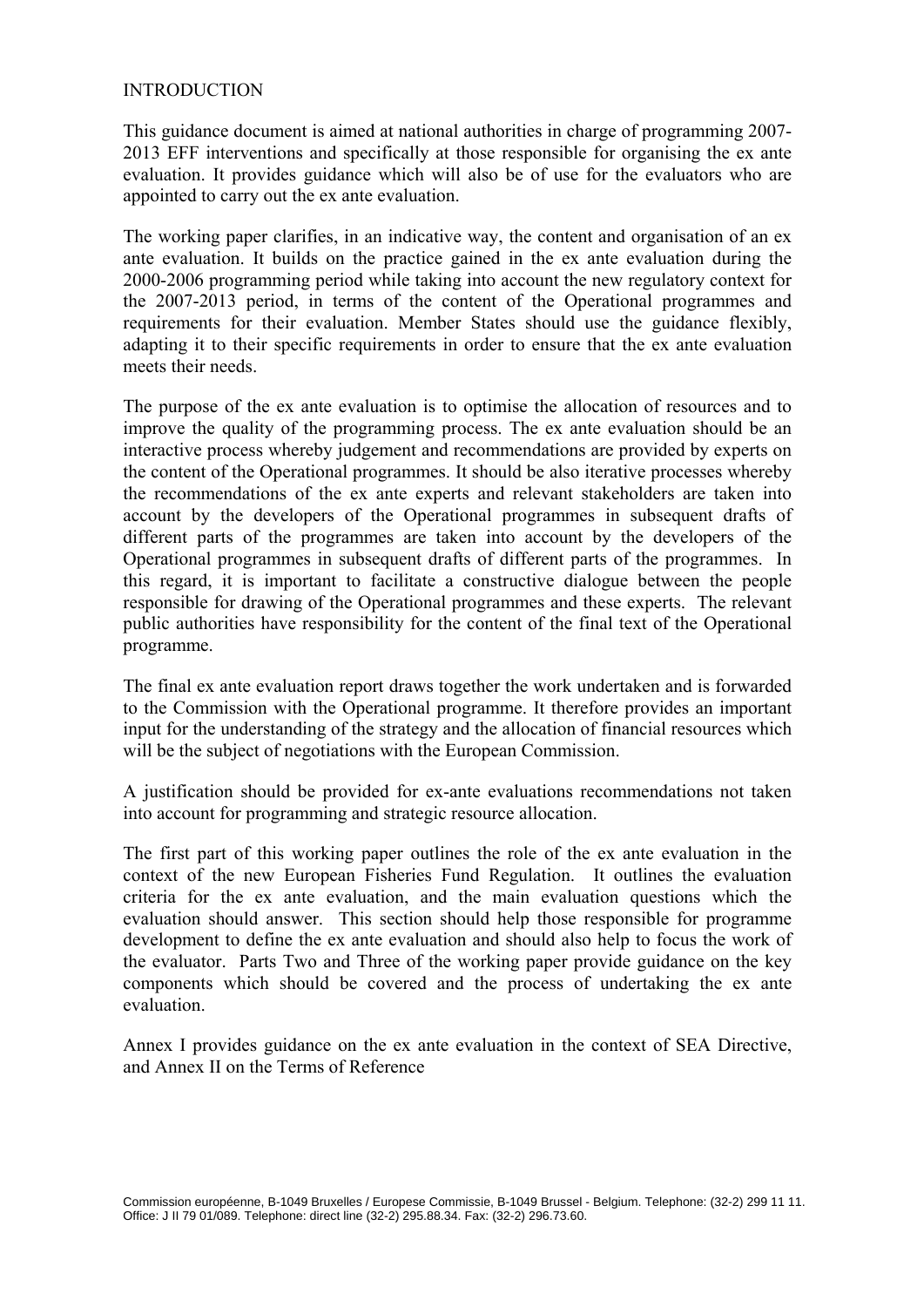## **PART 1: THE NEW EUROPEAN FISHERIES FUND REGULATION AND THE ROLE OF EX ANTE EVALUATION**

The European Fisheries Fund (EFF) Regulation proposes a more strategic approach to the programming and the concentration of the financial resources with a greater focus on performance and results. An important element of the new approach to the programming and the ex ante evaluation process is to ensure that the European Fisheries Fund contributes in the most effective way possible to the achievement of the Common Fisheries Policy (CFP) goals and to make that contribution more visible.

## **1.1. The new Programming Structure**

For the 2007-2013 programming period, the following steps in programming are foreseen:

- **National Strategic Plan:** Member States are required to draw up a National Strategic Plan for the implementation of the CFP and other specific aspects not covered by it (environmental, employment etc.) in their countries which outlines the strategy to be adopted for the different objectives, particularly those related to the implementation of the EFF Operational programmes.
- **Operational programmes:** The Article 19 of EFF Regulation provides the guiding principles for drawing up the Operational programmes. The Guiding principles strengthen the linkage between the Common Fisheries Policy, and the Lisbon and Gothenburg Strategies, as the Fund represent a funding source for the achievement of these objectives in the Community fisheries sector. Operational programmes also become more strategic, focused more strongly than in the past on the priority axes level.

The Operational Programme will be more strategic and programme complements are no longer required. However, the management authority still needs to plan measures in detail (e.g. in working documents) to be able to carry out monitoring at the level of the measures.

## **1.2. Regulatory Requirements for Ex Ante Evaluation**

Article 48 of the EFF Regulation requires an ex ante evaluation for the Operational programme.

The ex ante evaluation is to be carried out under the responsibility of MS, the authority responsible for the preparation of the programming documents. It aims to optimise the allocation of budgetary resources and improve programming quality. It shall identify and appraise medium and long-term problems/needs and objectives to be achieved, the results and impacts expected, the quantified targets, the coherence with the Community policies, if necessary of the strategy proposed supported in the National Strategic Plan, the Community value-added, the extent to which the Community's priorities have been taken into account, the lessons drawn from previous programming period and the quality of the procedures for implementation, monitoring, evaluation and financial management (Article 47 of EFF Regulation).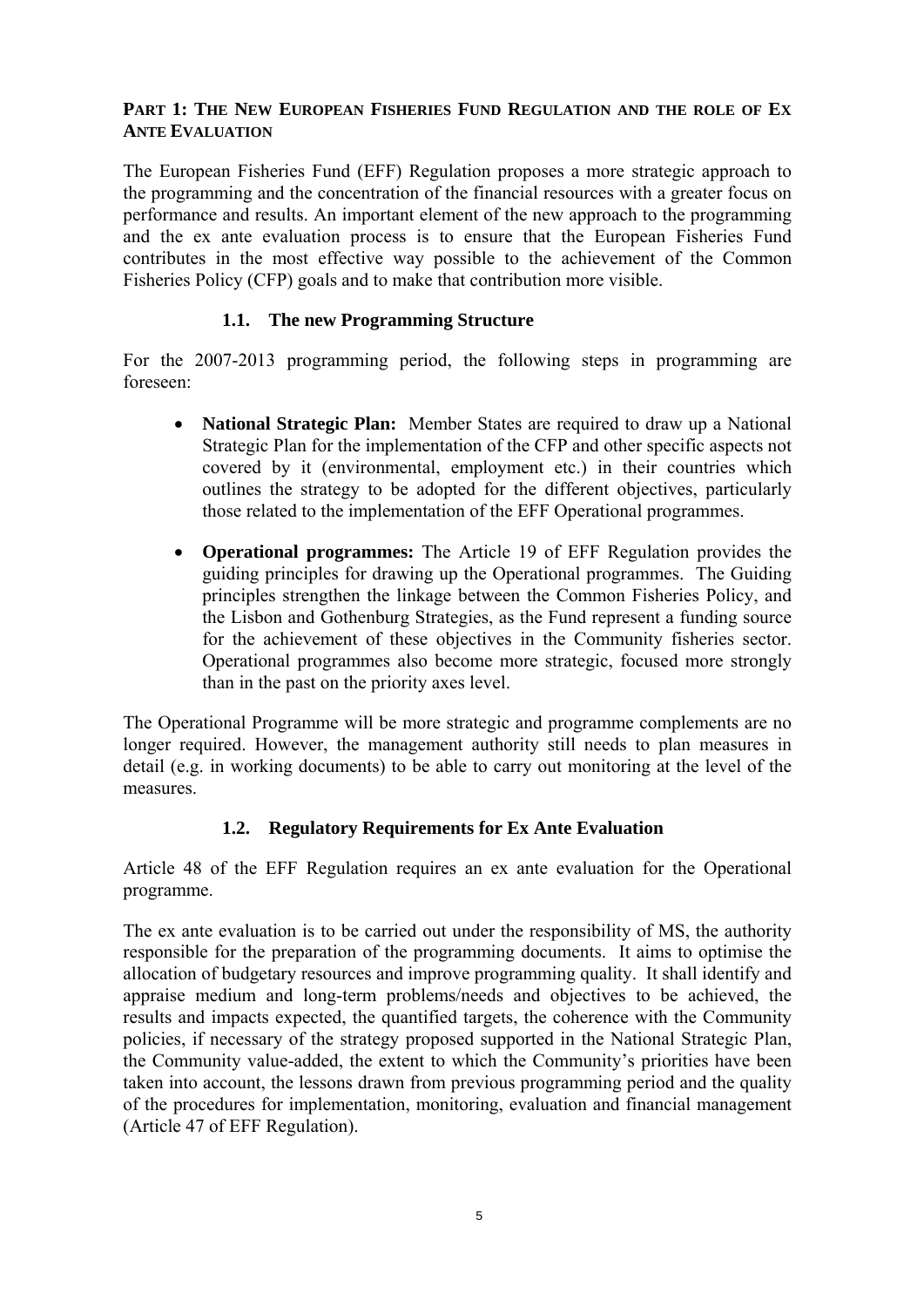## **1.3. Ex Ante Evaluation of Operational programmes**

This methodological working paper focuses on the content and organisation of the ex ante evaluation of the Operational programmes. The content of the Operational programmes is specified in the Article 20 of the EFF Regulation. The Programme Complement of the 2000-2006 period is no longer part of the formal programming documents. That said, Member States will need to plan, as part of the development of their strategies, the detailed content of operations to be co-financed by the Fund under each of the priority axes.

#### **Evaluators will need information on such plans in order to be able to carry out their work.**

# **1.4. Further Guidance Available**

Revised guidance on indicators for evaluation and monitoring has been developed by the Commission in consultation with Member States in Working Paper No. [xx]. The Working Paper on indicators should be read and considered in conjunction with this guidance on the ex ante evaluation.

# **1.5. The Aim of the Ex Ante Evaluation – the Evaluation Questions**

The evaluation questions in general are based on judgement criteria which can be grouped into the following main categories:

- Those related to the relevance of the programme
- Those related to its effectiveness,
- Those related to its efficiency, and
- Those related to its utility and its longer term sustainability.
- Those related to coherence (internal and external)

These criteria are related to the Operational programme and its environment, as represented in Box 1.1 below.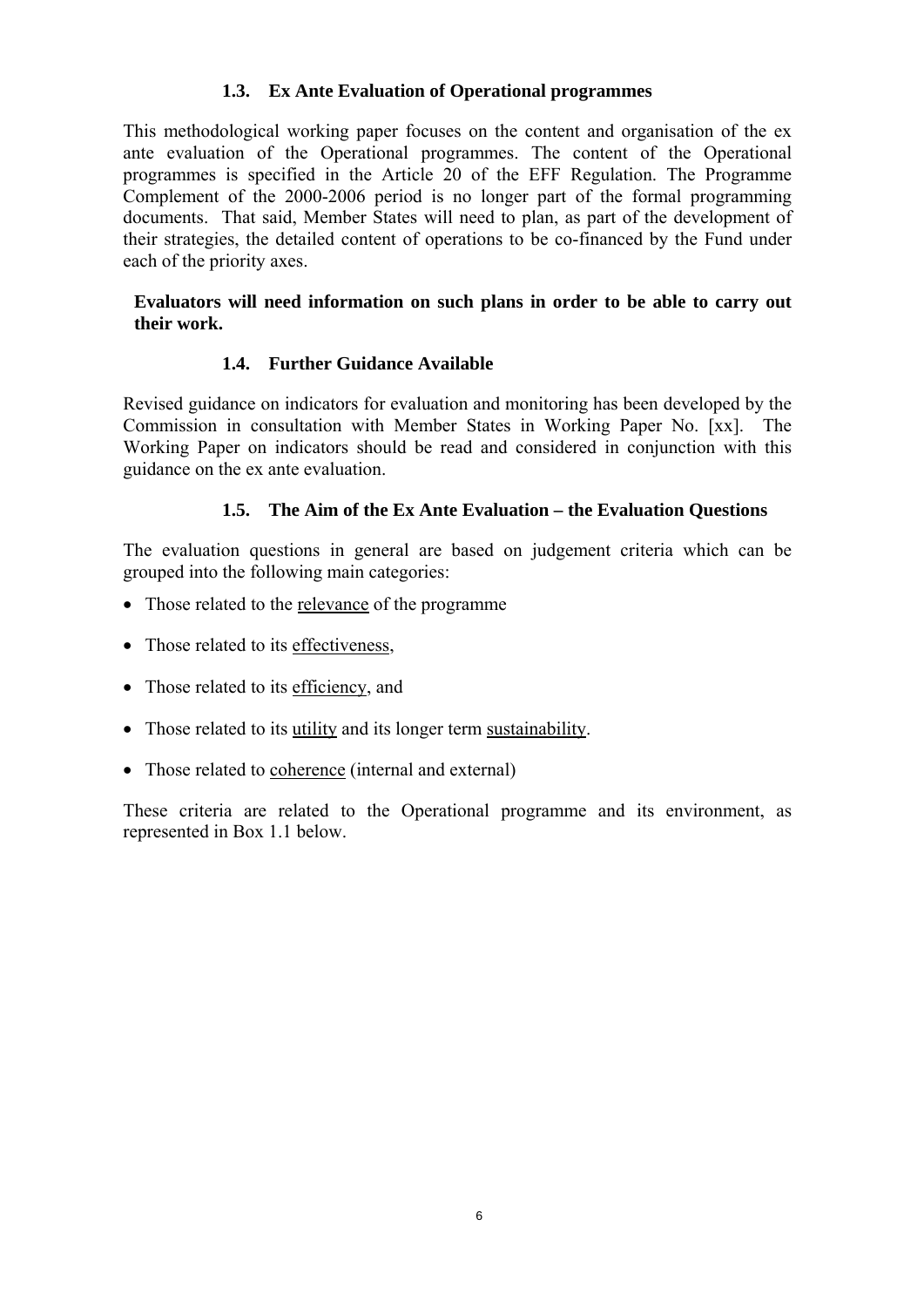#### **Box 1.1 Logic intervention**



For the ex ante evaluation, the main questions are relevance (of the strategy to needs identified), effectiveness (whether the objectives of the programme are likely to be achieved), efficiency (the best relationship between resources employed and results achieved), and utility (judging the likely impacts against wider social, environmental and economic needs).

More specific evaluation questions at ex ante evaluation stage are internal and external coherence and the quality of implementation systems. Internal and external coherence relates to the structure of the National Strategic Plan and its financial allocations and the linkage of the plan to other regional, national and Community policies, in particular with the Structural and Rural Development Funds.

Finally, ex ante evaluation needs to examine the potential risks for the Operational programme, both in relation to the policy choices made and the implementation system proposed. Those authorities responsible for drawing up the Operational programmes need to develop the detailed evaluation questions to be answered in relation to the Operational programmes to be evaluated.

As a broad outline, the evaluation should answer the following questions:

- *To what extent does the Operational programme represent an appropriate strategy to meet the challenges confronting the Member State for its fisheries sector?*
- *To what extent is the strategy well defined with clear objectives and priorities. What will be the results and impact of the strategy in quantified terms? Are they sustainable?*
- *To what extent are the implementation systems appropriate to deliver the objectives of the Operational programme?*
- *To what extend are operational programs cost effective?*
- *To what extend there is capacity for implementing the Operational program?*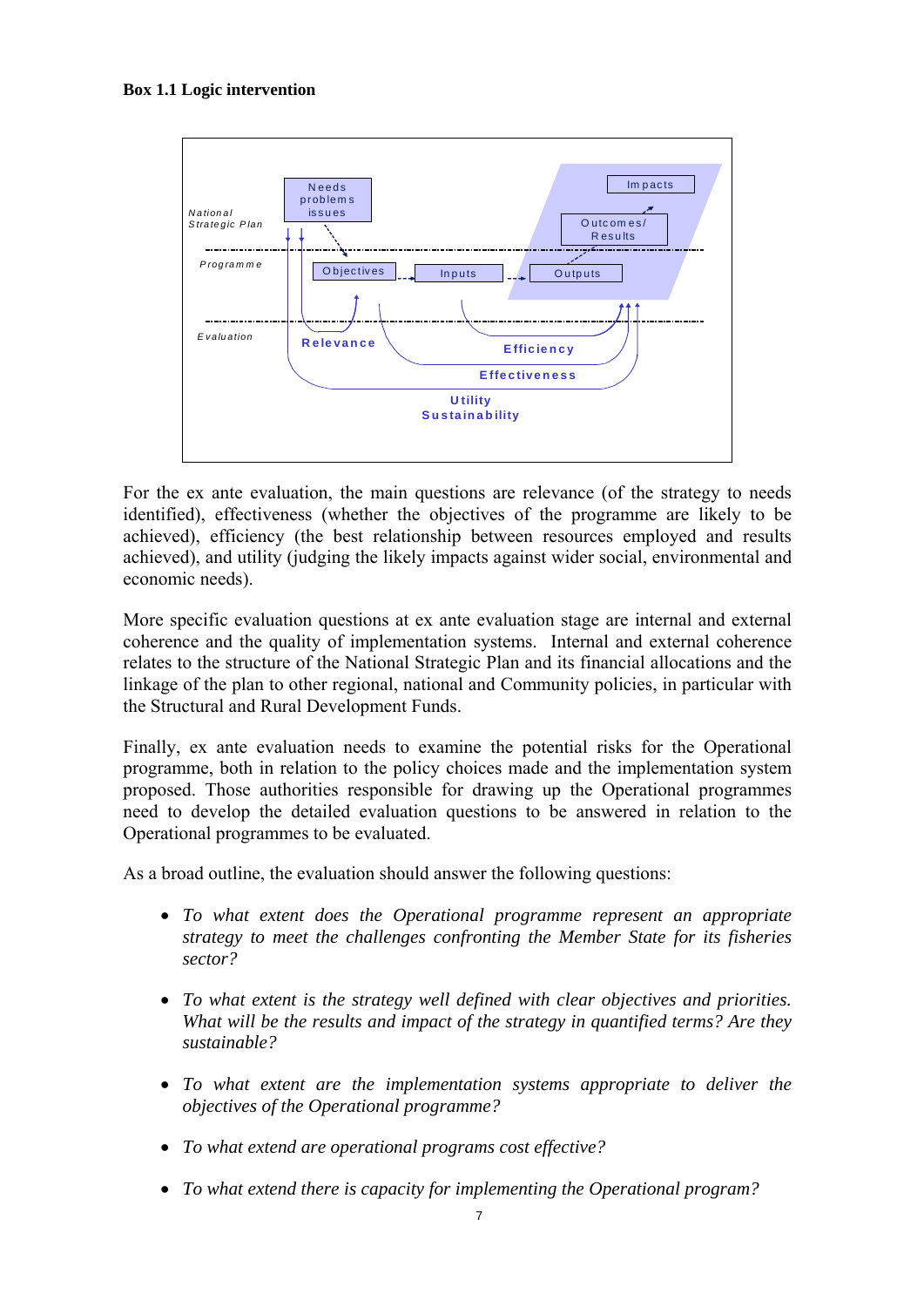- *To what extent can those objectives be realistically achieved with the financial resources allocated to the different priorities?*
- *To what extent is the strategy coherent with policies at regional, national (including the National Strategic Plan) and Community level? How will the strategy contribute to the achievement of the Common Fisheries Policy objectives?*
- *Are appropriate indicators identified for the objectives and can these indicators and their targets form the basis for future monitoring and evaluation of performance?*
- *What will be the results and impact of the strategy in quantified terms?*
- *To what extent are the implementation systems appropriate to deliver the objectives of the Operational programme?*

The conclusions of the ex ante evaluation must provide a response to these key evaluation questions.

The important point is that those planning the evaluation specify questions in relation to different priorities, depending on their need for information in order to produce a better quality Operational programme.

# **1.6. Community Added Value**

Throughout the development of the Operational programme and the process of the ex ante evaluation, there should be a concern to maximise Community added value. This concept can be defined on the basis of a range of criteria:

- Policy added value in relation to the Common Fisheries policy objectives;
- Policy added value in relation to the Community priorities,
- Economic and social cohesion related to fisheries areas;

 $\overline{a}$ 

- Financial added value, in terms of additionality and leverage effect;
- The added value of the partnership, multi-annual planning, monitoring, evaluation and sound financial management; and
- Added value which stems from the exchange of experience and networking at a transnational, national or regional level.

In making their recommendations on improving the quality of the Operational programme, ex ante evaluators should be guided by a concern to maximise Community added value in relation to these criteria<sup>1</sup>

 $1_A$  useful discussion of the concept of community added value is contained in the following report: Bachtler & Taylor (2003). *The Added Value of the Structural Funds: A Regional Perspective IQ-Net*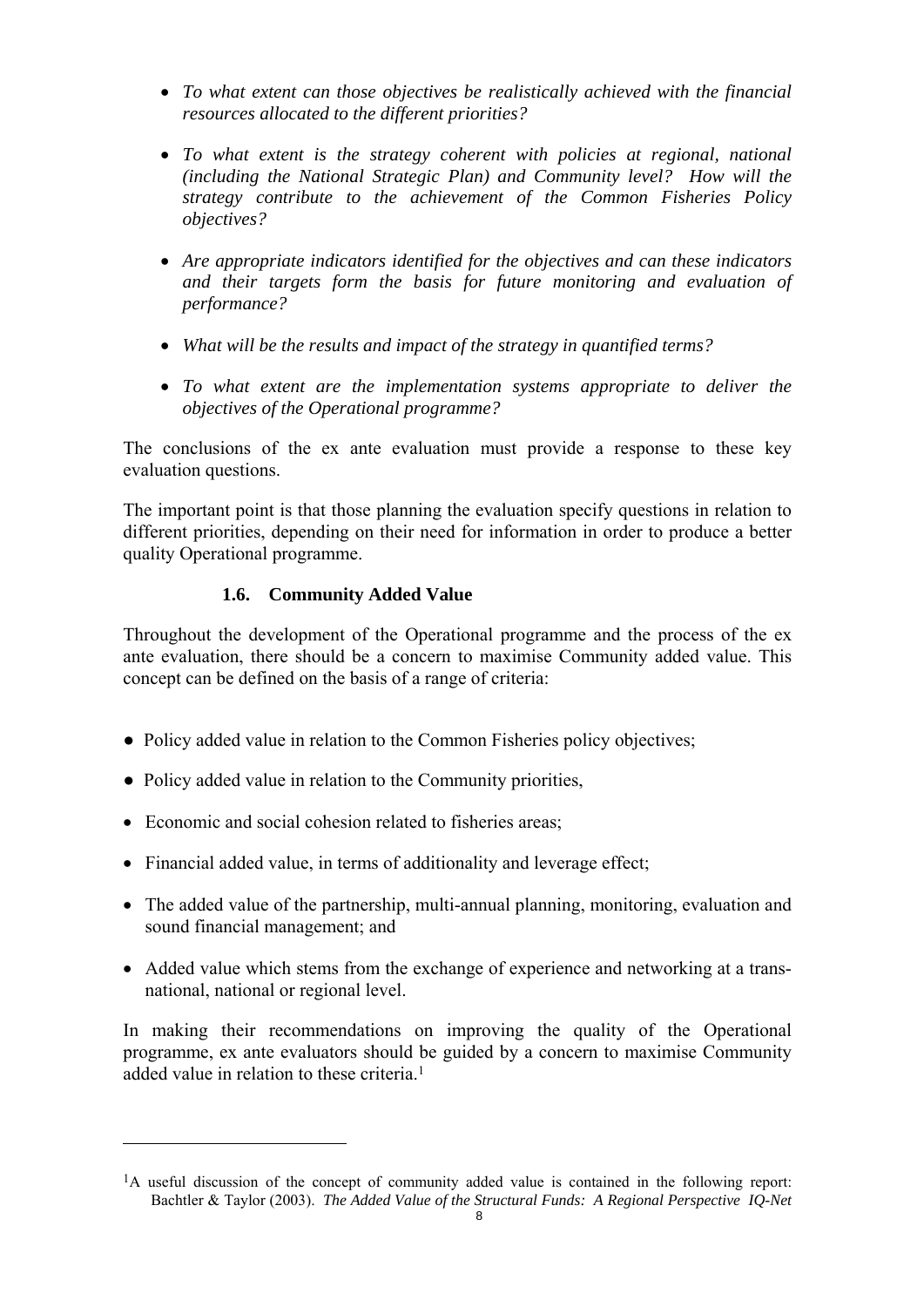*Report on the Reform of the Structural Funds*. EPRC, University of Strathclyde, Glasgow. Available at: http://www.eprc.strath.ac.uk/iqnet/reports2.cfm

<u>.</u>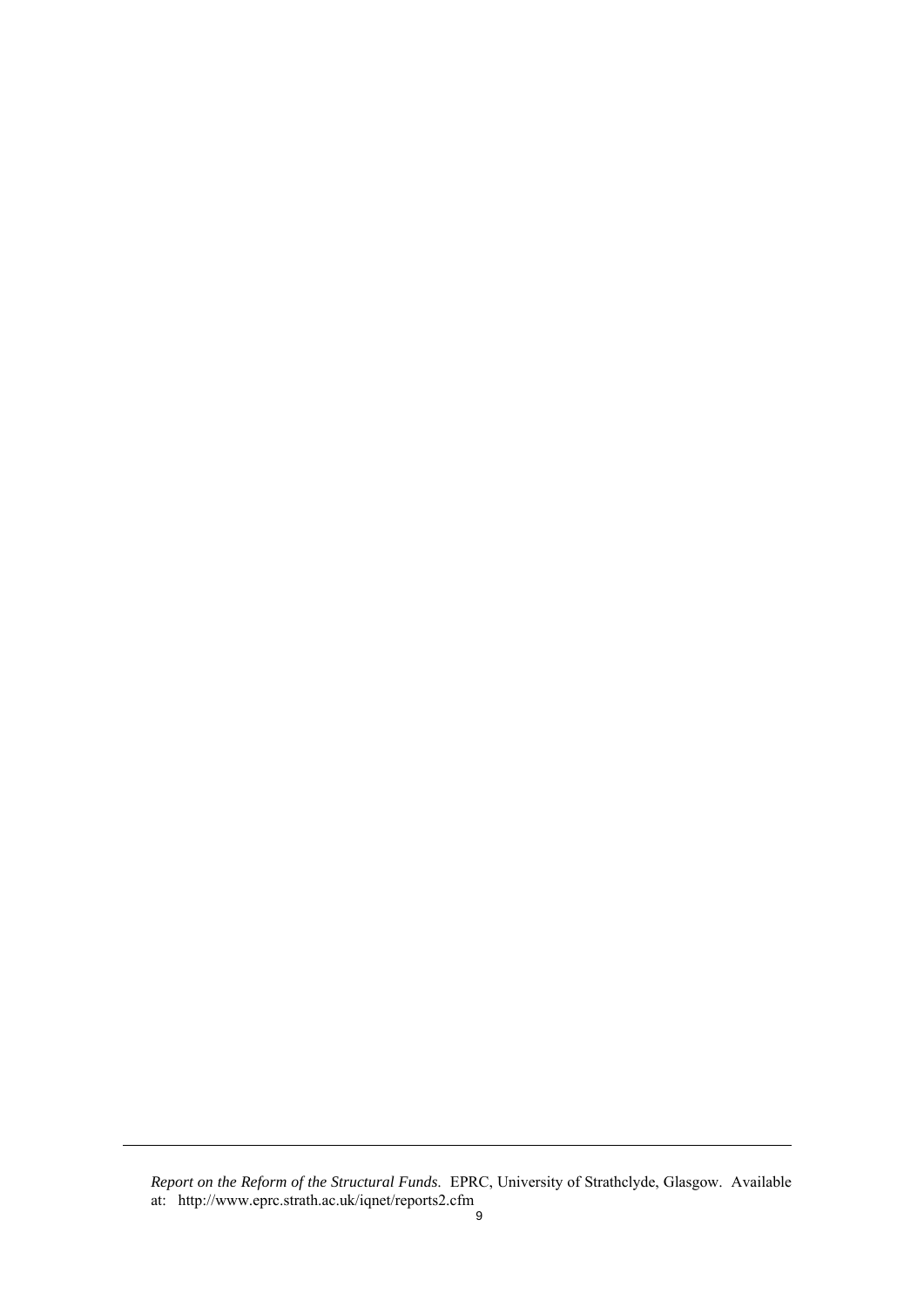## **2. PART 2: EX ANTE EVALUATION – KEY COMPONENTS**

This part of the Working Paper outlines the content of the ex ante evaluation. Given the diversity in scale and content of the Operational programmes, the evaluation effort must be proportional to the size / magnitude of the OP (in terms of financial resources planned, expected results and impacts, interests of the main stakeholders, …).

Five key components are described, which incorporate the content of the ex ante evaluation as outlined in the Article 48 of the EFF Regulation. Under each component, the responsible authority should consider if there are particular issues the evaluation should explore in more detail in order to improve the quality of the Operational programme.

Part Three of this Working Paper (see point 3.1 below) provides some further guidance on the process of deciding at which level the ex ante evaluation will be undertaken and the implications of this decision for designing the evaluation.

Under each of the key components, the evaluators should review and incorporate lessons learnt from previous evaluations and consider also the potential to maximise Community added value, as outlined in the previous section. Evaluation evidence is available from the ex ante evaluation, mid term evaluation and particularly the update of the mid term evaluation for the 2000-2006 period, as well as the ex post evaluations of the 1994-1999 period, including the "Ex post evaluation of the FIFG for 1994-1999" carried out by the Commission. Member States have also undertaken a range of ad hoc or ongoing evaluations on particular themes or implementation aspects and the lessons of these evaluations should also be used.

For new Member States the evaluators should review and incorporate lessons learnt from previous thematic evaluations related to fisheries made at the beginning of their programming period 2004-2007.

In this part of the Working Paper boxes suggest methods which may be appropriate in relation to the issue being evaluated. This draws on material in the Guide to the Evaluation of Socio-Economic Development. Further material can be found in Part Four of the Guide and in the accompanying Sourcebook on Methods and Techniques. Examples of the application of different methodological approaches are also presented.

All ex ante evaluations will require a combination of methodologies and the terms of reference for the evaluations should give only an indication of the methodologies to be employed. Evaluators should propose a precise mix of methodologies which they will use to address the different components of the evaluation and to answer the key evaluation questions.

The ex ante evaluation should be an iterative and interactive process between MS Operational programs managers (or developers) and with evaluators undertaking the different components of the evaluation at different times as the Operational programme is prepared. At the end of the process, the evaluator pulls the components together into a final evaluation report which represents an evaluation of the Operational programme as submitted to the European Commission and also reflects the changes and improvements to the Operational programme which have been made through the evaluation process.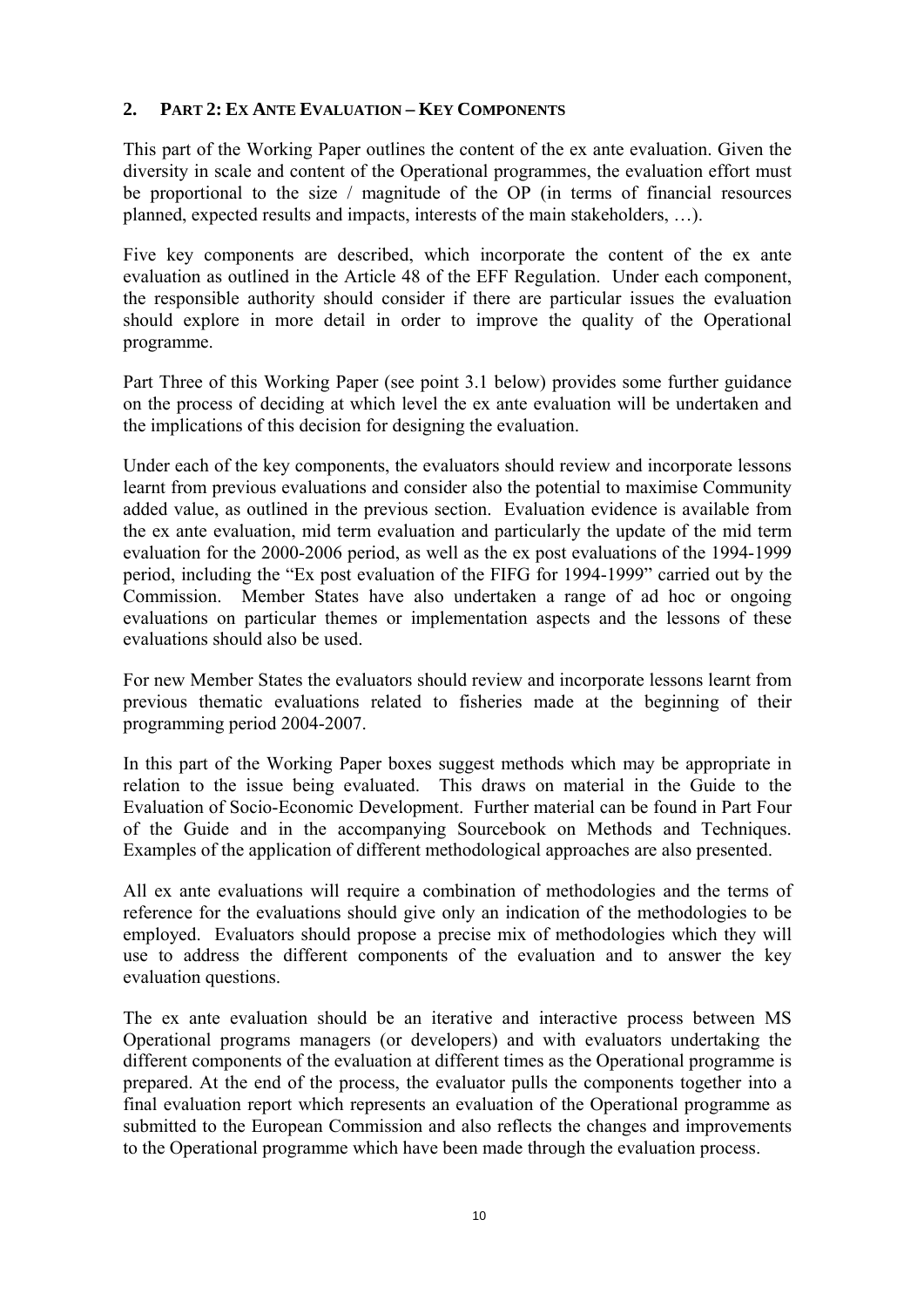## **2.1. Appraisal of the situation of the fisheries sector and the relevance of the strategy to the needs identified**

Each Operational programme will start with an analysis of the development disparities in the sector and the potential of the national fisheries sector in relation to the priority axes. It is important to ensure complementarities between the EFF and other Funds (ERDF, EARDF, ESF). Ideally coherence between the funds should already be addressed at the strategic level (NSP and NSRF). This will lead to an identification of the disparities, gaps and potential for development. This appraisal should start with a general SWOT analysis of the fisheries sector situation followed by more detailed analysis by priority axis mentioned in the EFF Regulation. The analysis should cover at the very least the following issues, and develop the elements of the SWOT analysis not included in the National Strategic Plan:

- o *Identification of most important needs, interests of key actors and factors that influence their motivation, and major trends on the fisheries sector;*
- o *Identification of the underlying (assumed) causes of disparities;*
- o *Identification of fisheries policy areas and specific policies to which EFF support can bring a significant effect taking particular account of the most serious problems at local, regional and national level;*
- o *Inventory of actions in relation to the most important needs*, *particularly those related to the fishing fleet;*
- o *External analysis of risks and opportunities;*
- o *Internal analysis of strengths and weaknesses;*
- o *Assessment of which experiences, outcome, results and impact for the programming period 2000-2006 should be taken on board.*

The evaluator should assess the relevance of the strategy to the identified problems and needs. The strategy of an Operational programme is made up of its objectives and the priorities, chain and main lines of action to achieve these objectives. In this step, the evaluator should assess the relevance of the Operational programme objectives and strategy to those needs.

The ex ante evaluation should examine the sustainability, from a economic, managerial, social and environmental perspective of the fisheries strategy and the inter-relationships between these four dimensions.

Additional work may need to be undertaken by the evaluator to complement the existing analysis, which may lead to recommendations for improvements to the analysis contained in the Operational programme or for change to the priority needs identified. These improvements may concern the analysis of the existing situation or of the potential of the sector or in relation to other policy domains.

At the end of the process the evaluator will assess if the repartition of the financial amounts allocated to each priority corresponds to the main priorities outlined in the Operational programme*.*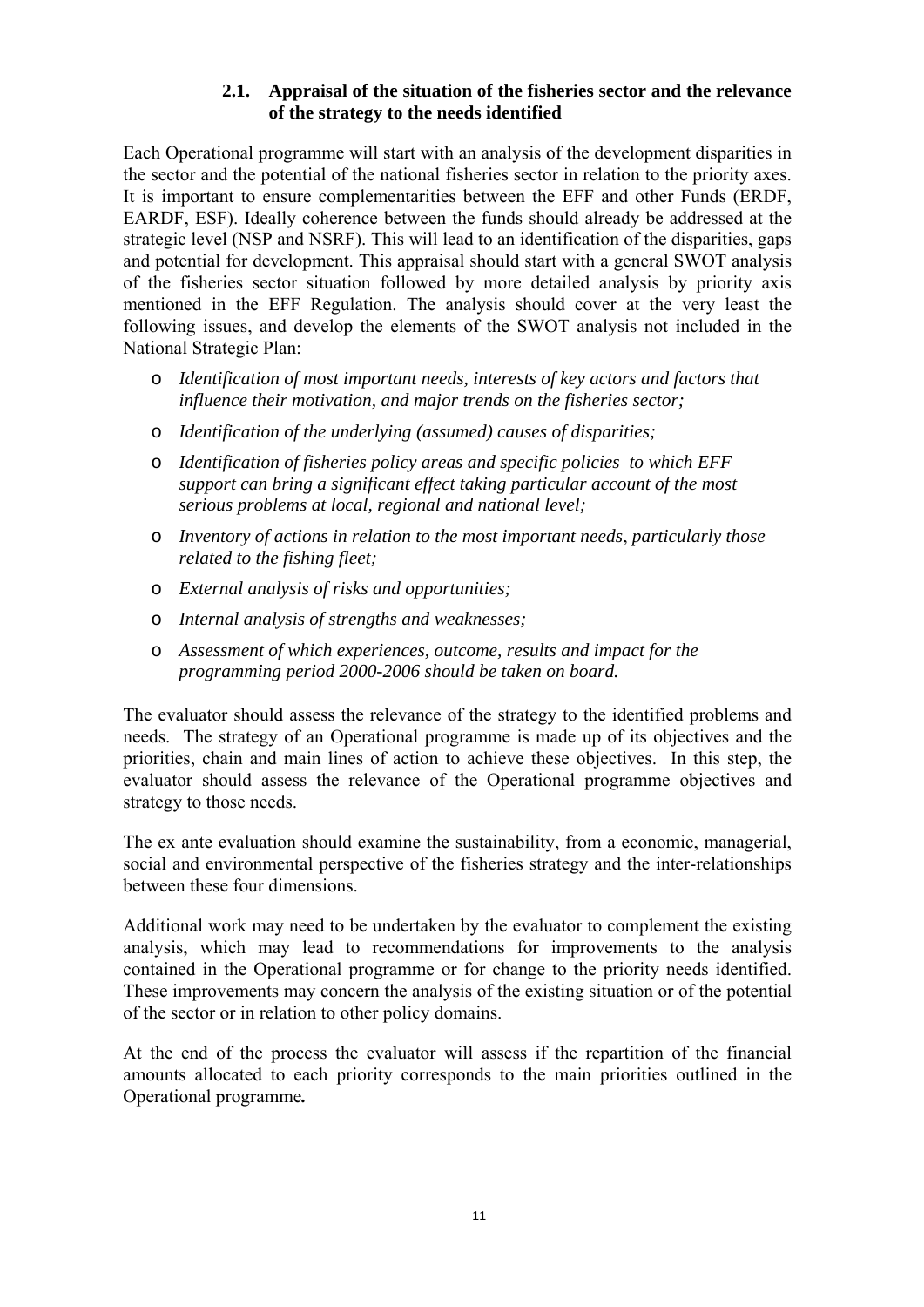# **2.2. Evaluation of the rationale of the strategy and its consistency**

This component represents the core of the ex ante evaluation and includes complex and inter-related issues which will provide the basis for a judgement on the appropriateness of the strategy and policy instruments proposed in support to the National Strategic Plan. Two main aspects are involved: the rationale of the strategy and its overall consistency.

The EFF Regulation emphasises that EFF resources are targeted at the most important needs in order to bring about significant effects (concentration). Actions must promote the Common Fisheries Policy objectives, priorities and targets in each Member State within the framework of the National Strategic Plan. Member State must also concentrate support on the implementation of the country specific recommendations agreed at EU level (i.e. fleet management etc.). In this context, the ex ante evaluation should address the following issues:

- The *financial weight* of each priority axis in relation to the most important needs identified at strategic level that will be sustained by the EFF;
- The importance and relevance of policy instruments (grants, subsidies) *cofinancing national policies* (leverage effects, effects on systems and structures, feasibility and side effects);
- Assessment of how the EFF intervention could contribute to the Lisbon and Gothenburg targets;
- Assessment of how the Member State will ensure adequate translation of principles stated in the EFF regulation such as partnership, gender equality and gender mainstreaming, transnational co-operation and innovative actions.

Examining the rationale of the strategy and policy instruments will require an in-depth analysis of the objectives and priorities of the Operational programme. The ex ante evaluator should examine the theory underlying the strategy and assess its validity. Identifying and examining trade-offs can be a complex exercise2, but the main concern is to understand the balance reached between interventions which will promote investment in the fisheries sector and long term sustainability<sup>3</sup>. The consistency of the strategy should be evaluated. This will require:

 $\triangleright$  an analysis of the relationships and complementarities between the different priority axes, including the contribution of each priority axes to the Operational programme objectives and how the combination of policy priorities will contribute to achieving these objectives. The extent to which financial resources are likely to be sufficient should also be determined. Any conflict between priority axes should be highlighted. The evaluator should consider if an alternative "policy mix" might be more likely to achieve the Operational programme's objectives.

 $\overline{a}$ 

<sup>2</sup> For one approach to this issue, see the following report which was undertaken for the European Commission: GHK (2002). *Thematic Evaluation on the Contribution of the Structural Funds to Sustainable Development.* European Commission. Available on the DG Regional Policy website at: http://europa.eu.int/comm/regional\_policy/sources/docgener/evaluation/rado\_en.htm

<sup>&</sup>lt;sup>3</sup> For programmes which, after screening, have been found not to require a Strategic Environmental Assessment (see Point 2.3 and Annex 3), the evaluator should also consider possible environmental effects.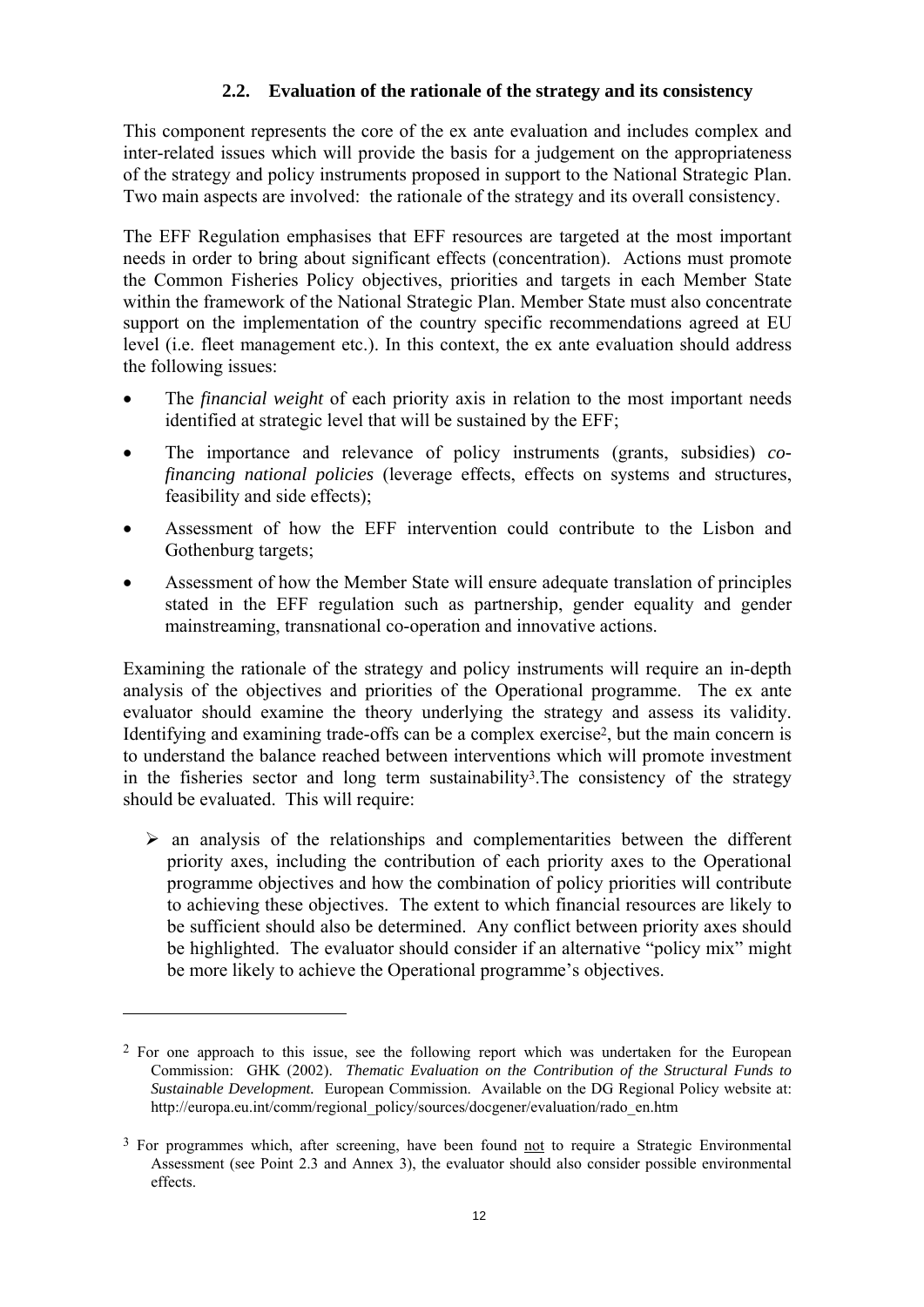- $\triangleright$  The analysis should also assess the degree of policy risk involved in the choice of priorities. To what extent are risks implicit in the proposal of innovative policies and how can these risks be minimised?
- $\triangleright$  However, it is important that EFF interventions should maximise economic and social cohesion in fisheries dependant areas and contribute to attain the targets of the CFP. The ex ante evaluation should explore and assess the balance between more standard measures which are "easier" to implement and those which are inherently more risky but which might have a greater positive impact.

## **Box 2.1: Example: Examining the Rationale of a Strategy**

**Example : shellfish farming in France** 

**The general objective of the aquaculture measure, as it is described in the Single Programming Document FIFG 2000-2006 outside of Objective 1 in France, was to facilitate the sustainable development of the companies while respecting the environment and improving the sanitary conditions.** 

**One of the objectives clearly assigned to the sub measure "shellfish farming" was the stabilization of the number of companies. If we look for the rationale behind this objective and why, in particular, the objective has been expressed in number of companies rather than number of persons employed, we can find out that this strategy was meant to avert two risks :** 

- o **the risk for the upkeep of the territory : with a too small number of shellfish farms (below a critical threshold) we could run the risk of proliferation of the** *gigas* **oyster;**
- o **the risk to see the shellfish farming activity "eaten" by tourism (there is a permanent demand for places for pleasance boats in ports).**

**This rationale can explain the non-selectivity of the subsidy and the absence, until 2005, of a lower limit for the size of eligible projects. It can also explain the expression in number of companies (instead of number of persons employed) of the objective : 5 companies of 2 people occupy more the territory and have a bigger socio-economic weight than 2 companies of 5 people.**

# **2.3. Appraisal of the coherence of the strategy with regional and national policies and the Guiding principles provided for in Article 19 of EFF Regulation**

Given increased emphasis on the strategic nature of EFF intervention and the need for it to contribute to the achievement of the Common Fisheries Policy as well as the Lisbon and Gothenburg objectives, an important component of the ex ante evaluation is an appraisal of the coherence of the strategy proposed with regional, national and Community policies.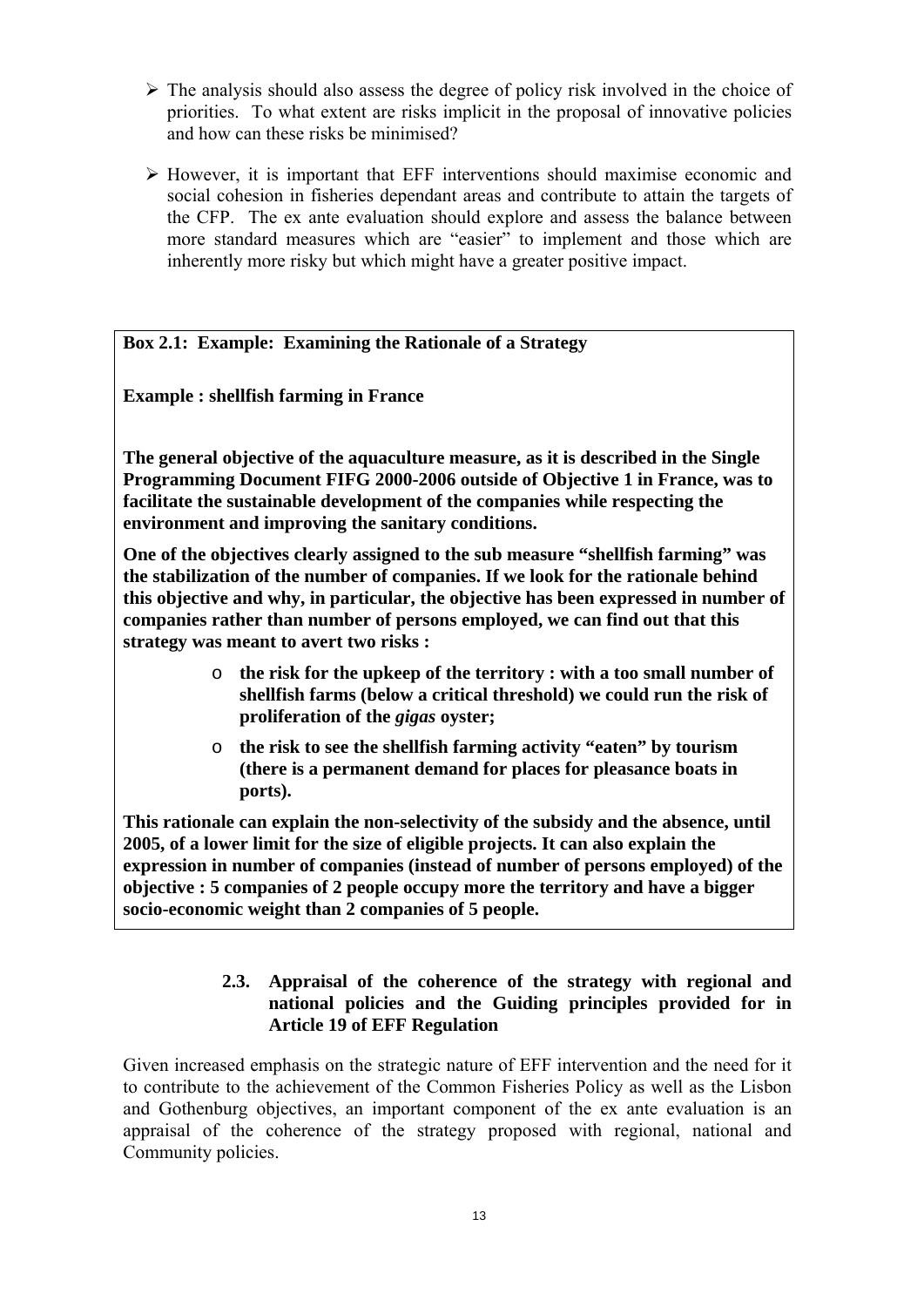The Guiding principles provided for in Article 19 identify Community priorities for support in the EFF Operational programmes with a view to strengthening synergies with other Community policies. They form the basis for preparing the Operational programme. Therefore it is important that the ex ante evaluation verifies those synergies and the potential to deliver relevant elements of the strategies concerned. The evaluator should examine the interaction between the different priorities and the coherence of the intervention logic of the Operational programme and its priorities with the National Strategic Plan and the Guiding principles mentioned above.

The Strategic Environmental Assessment Directive4 requires Member States to assess the effects of plans and programmes on the environment. In this part of the evaluation, the ex ante evaluator should assess the extent to which the outcomes of the strategic environmental assessment have been taken into account in the Operational programme. The authorities responsible for the development of the programme may decide to undertake all or parts of the strategic environmental assessment through the ex ante evaluation, in which case the terms of reference for the evaluation will need to specify the additional tasks for the evaluation. Further guidance on strategic environmental assessment is provided at Annex 1

The evaluator should assess whether equality between men and women and nondiscrimination issues have been appropriately taken into account, in line with Article 11 of the EFF Regulation.

## **2.4. Evaluation of Expected Results and Impacts**

The Operational programmes are required to contain a limited number of relevant indicators with quantified targets to be achieved by the end of the programming period. The Commission has provided revised guidance on indicators in Working Paper No. [xx] and this guidance should be used in the development of the quantified objectives.

Output, result and impact indicators and their targets should be proposed by the competent authorities, based on the planned financial allocations. Depending on the objectives of the Operational programme, this could include an estimation of the likely impact in terms of the number of vessels scrapped or the number of new processing industries created. The evaluator should verify the appropriateness of the structure and hierarchy of the objectives and the indicators identified as well as the proposed quantification, on the basis of past experience and appropriate benchmarks.

The establishment of impact indicators is a complex task which may require some evaluation work on the part of the evaluators, if benchmarks and past experience do not provide a sufficient basis for establishing and quantifying them. The Terms of Reference for the ex ante evaluation should clarify if such work is required and what it should consist of.

The evaluator should verify the causality between outputs, results and impacts and make recommendations for improvements, if appropriate.

 $\overline{a}$ 

<sup>4</sup> Directive 2001/42/EC on the assessment of the effects of certain plans and programmes on the environment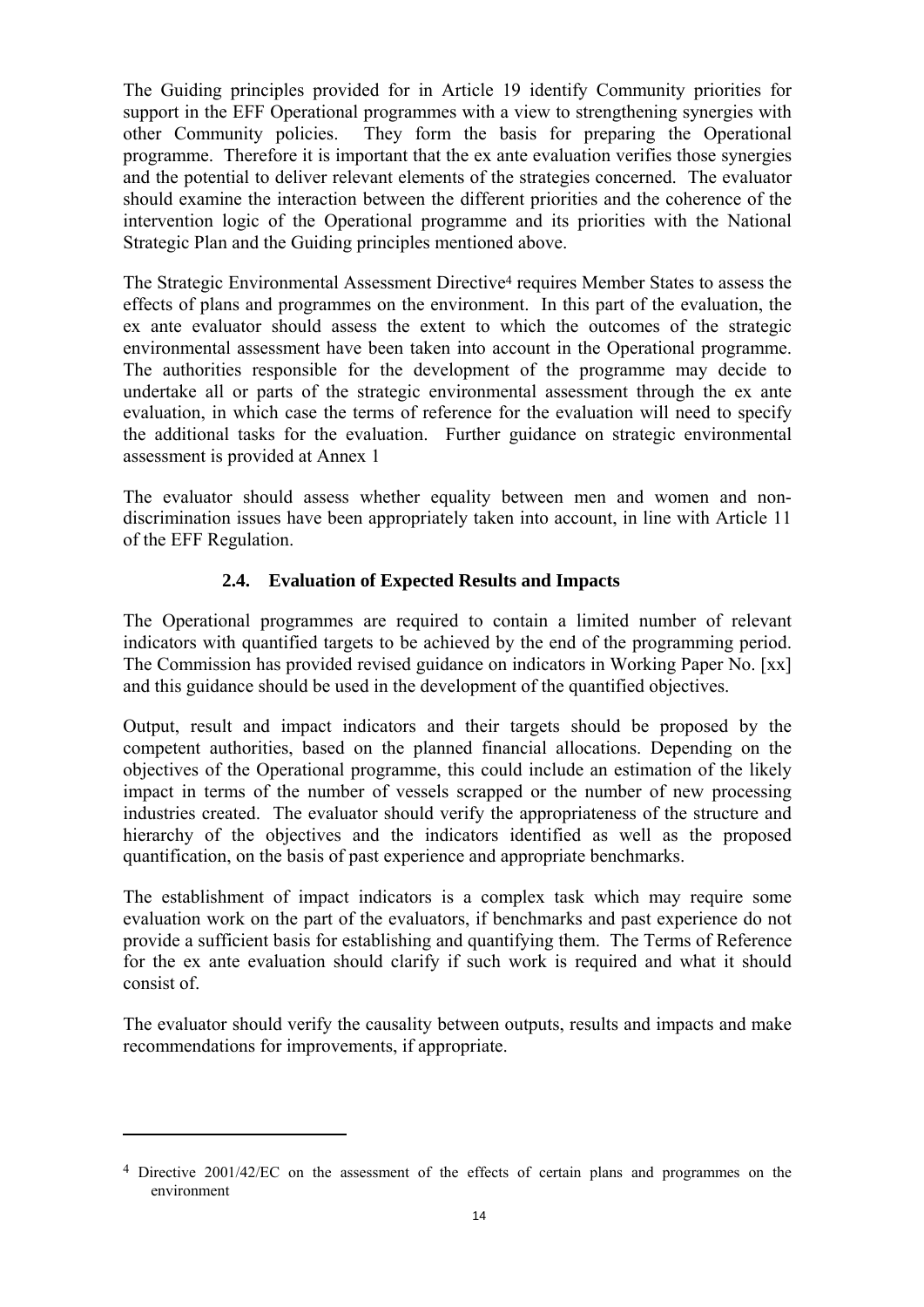Both the developers of the Operational programmes and the evaluators should seek to ensure that the system of indicators remains manageable and useable, in line with the Commission's guidance in Working Paper No. [xx].

#### **Box 2.2: Methods and Techniques for Evaluation of Results and Impacts**

Methods identified will depend very much on the scale of the intervention. Statistical models may be appropriate in some cases to estimate impacts drawing on different types of data. These can include input/output analysis or econometric models. Other impact assessment methods may be used, for example in relation to the environmental impact assessment. Results of previous evaluations may provide appropriate benchmarks which may also be used.

It may be necessary to identify generic indicators in order to reduce the overall number of indicators. Participative methods with key stakeholders and impact mapping can assist in this process.

# **2.5. Appraisal of the proposed implementation systems**

The Operational programmes contain details on the implementing provisions, including the designation of bodies and procedures for implementation, monitoring and evaluation systems, partnership arrangements, publicity and procedures for the exchange of computerised data to meet payment, monitoring and evaluation requirements. The quality of these implementation systems is essential for the achievement of the objectives of the Operational programme. At this stage of the evaluation, the evaluator should assess the implementing provisions proposed for managing, monitoring and evaluating the Operational programme. This should include an examination of previous experience and an appraisal of risk – possible bottlenecks which might impede implementation of the Operational programme and recommendations for preventive actions should be made. The quality and extent of partnership arrangements should also be evaluated.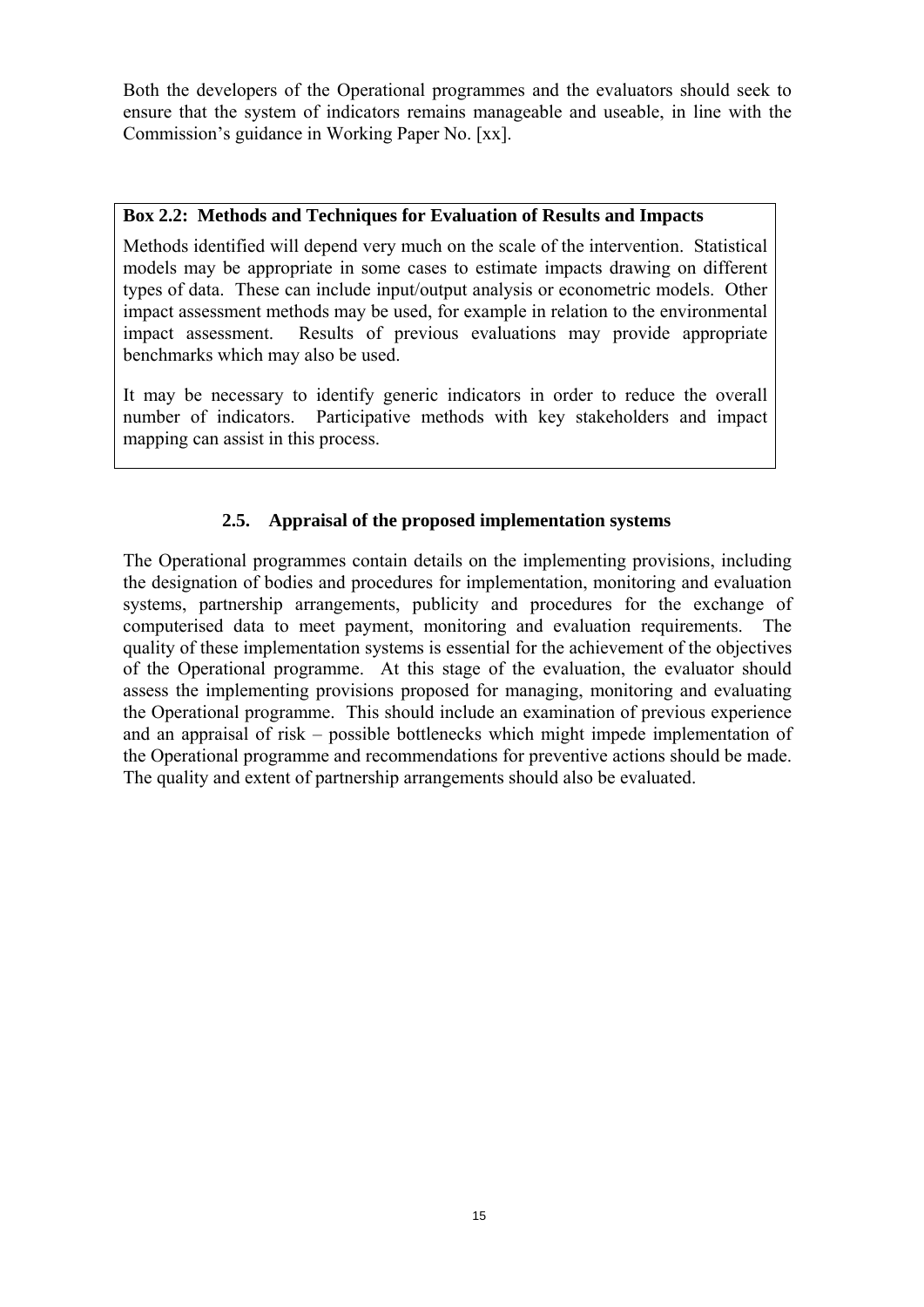# **3. PART 3: EX ANTE EVALUATION – THE PROCESS**

This part of the Working Paper deals with the process of organising and managing an ex ante evaluation.

# **3.1. Evaluation Planning and Timetable**

The ex ante evaluation is carried out under the responsibility of MS, e.g. the authorities responsible for the preparation of the Operational programme. The relevant competent authority is designated by the Member State.

The preparation of draft Operational programme will need to be co-ordinated so that the evaluators have access to the relevant chapters at the appropriate time. The interaction between those responsible for drawing up the Operational programme and the evaluators will also need to be co-ordinated.

The terms of reference should emphasise the need for clear conclusions and recommendations. In Annex II main elements that should be taken into account to prepare the Terms of Reference are given.

Once the decision is made for the ex ante evaluation, planning the timetable should be in line with planning for the preparation of the Operational programme. The interactive nature of the ex ante evaluation means that the evaluator should undertake work in stages, depending on when elements of the programme are available from those responsible for its preparation. A typical timetable and phases of an ex ante evaluation for an Operational programme is outlined in Box 3.1 below. The table also illustrates typical steps in the process of strategic environmental assessment (SEA), showing how they fit into the logic of the programming process and how they can be carried out in parallel.

In the example below, the ex ante evaluation has duration of 7 months; with planning starting at least four months before the ex ante evaluator is appointed. Clearly, depending on the scale and complexity of the Operational programme, the process may take more or less time and the precise modes of interaction between those responsible for developing the Operational programme and the evaluators will vary according to individual circumstances. It is recommended that some days work is reserved for the evaluator to undertake additional analysis during the negotiations with the Commission on the Operational programme.

| <b>Box 3.1: Ex Ante Evaluation – Example of Planning</b>              |                                                                                |                                                  |                                                                                                                       |
|-----------------------------------------------------------------------|--------------------------------------------------------------------------------|--------------------------------------------------|-----------------------------------------------------------------------------------------------------------------------|
| <b>Stage of Operational</b><br><b>Programme</b><br><b>Preparation</b> | <b>Stage of Ex Ante</b><br><b>Evaluation</b>                                   | <b>Calendar</b><br>starting in<br><b>Month 1</b> | <b>Comparable Stages</b><br>in SEA                                                                                    |
| Decision<br>ante<br><sub>on</sub><br>ex<br>evaluations                | Core Terms of Reference<br>$\bullet$<br>drawn up (optional)                    |                                                  | Determine whether SEA<br>required                                                                                     |
|                                                                       | Responsible Authority draws<br>up Terms of Reference and<br>organises a tender | $1 - 2$                                          | Determine environmental<br>objectives<br>and<br>issues.<br>alternatives<br>be<br>to<br>considered<br><b>SEA</b><br>in |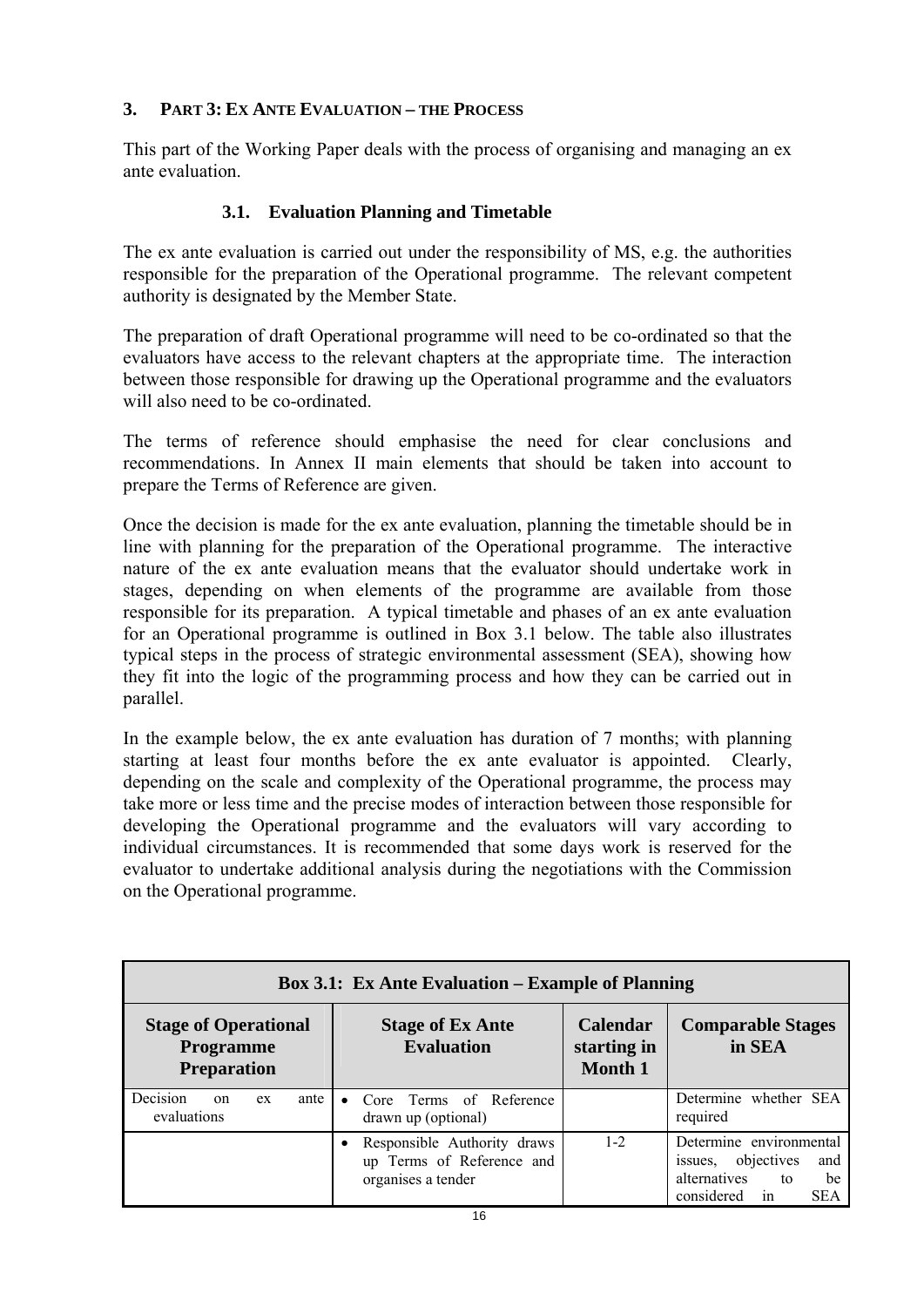|                                                                                                                        |                                                                                                                                                                                                                                                   |                | (scoping)<br>Consult<br>environmental                                                                                                                                                    |
|------------------------------------------------------------------------------------------------------------------------|---------------------------------------------------------------------------------------------------------------------------------------------------------------------------------------------------------------------------------------------------|----------------|------------------------------------------------------------------------------------------------------------------------------------------------------------------------------------------|
|                                                                                                                        |                                                                                                                                                                                                                                                   |                | authorities                                                                                                                                                                              |
| Analysis of the fisheries<br>sector undertaken for the<br>Operational programme                                        | <b>Evaluator Appointed</b><br>$\bullet$                                                                                                                                                                                                           | $2 - 3$        | of<br><b>Broad</b><br>lines<br><b>SEA</b><br>report.<br>Start data collection.                                                                                                           |
| Broad lines of strategic<br>chapters of the Operational<br>programme                                                   |                                                                                                                                                                                                                                                   |                |                                                                                                                                                                                          |
|                                                                                                                        | Evaluation of the fisheries<br>$\bullet$<br>sector and resulting needs<br>assessment and appraisal of<br>the relevance of the proposed<br>strategy to the needs identified                                                                        | $3-4$          | effects<br>Assess<br>οf<br>objectives<br>programme<br>(including alternatives) on<br>environmental objectives.<br>results<br>Feed<br>into<br>development of strategic<br>chapters of OP. |
| Analysis of the fisheries<br>sector revised<br>Strategic chapters of the<br>Operational<br>programme<br>prepared       |                                                                                                                                                                                                                                                   | $4 - 5$        |                                                                                                                                                                                          |
|                                                                                                                        | Evaluation of the rationale<br>$\bullet$<br>and overall consistency of the<br>strategy<br>Appraisal of the coherence of<br>Operational programme<br>the<br>with the Guiding principles<br>provided for in Article 18a of<br><b>EFF</b> Regulation | 5              |                                                                                                                                                                                          |
| Strategic chapters revised<br>Quantified objectives for<br>Operational<br>the<br>priorities<br>programme<br>identified |                                                                                                                                                                                                                                                   | $5-6$          | effects<br>of<br>Assess<br>proposed measures<br>and<br>cumulative<br>effects<br>of<br>entire programme.<br>Feed<br>results<br>into<br>definition of quantified<br>objectives of OP.      |
|                                                                                                                        | Appraisal of the quantified<br>objectives and evaluation of<br>estimated impact                                                                                                                                                                   | $6 - 7$        | criteria<br>for<br>Assess<br>evaluating<br>projects<br>in<br>proposed<br>the<br>programme                                                                                                |
| Revision<br>of<br>quantified<br>objectives<br>Implementation system for<br>Operational<br>the<br>programme described   |                                                                                                                                                                                                                                                   | $\overline{7}$ | Evaluate<br>proposed<br>monitoring system                                                                                                                                                |
|                                                                                                                        | Appraisal of the proposed<br>$\bullet$<br>implementation systems                                                                                                                                                                                  | $\overline{7}$ | Complete environmental<br>report and consult env<br>authorities and public                                                                                                               |
| Final revisions of draft<br><b>Operational Programme</b>                                                               | Production of the Ex Ante<br>$\bullet$<br>Evaluation<br>report<br>which<br>synthesises<br>the<br>evaluation<br>undertaken<br>work<br>and<br>describes the process                                                                                 | 8              |                                                                                                                                                                                          |
| Submission<br>of<br>the<br>Operational<br>programme<br>the<br>and<br>Ante<br>Ex                                        |                                                                                                                                                                                                                                                   | 8              | Take<br>report<br>and<br>consultation into account                                                                                                                                       |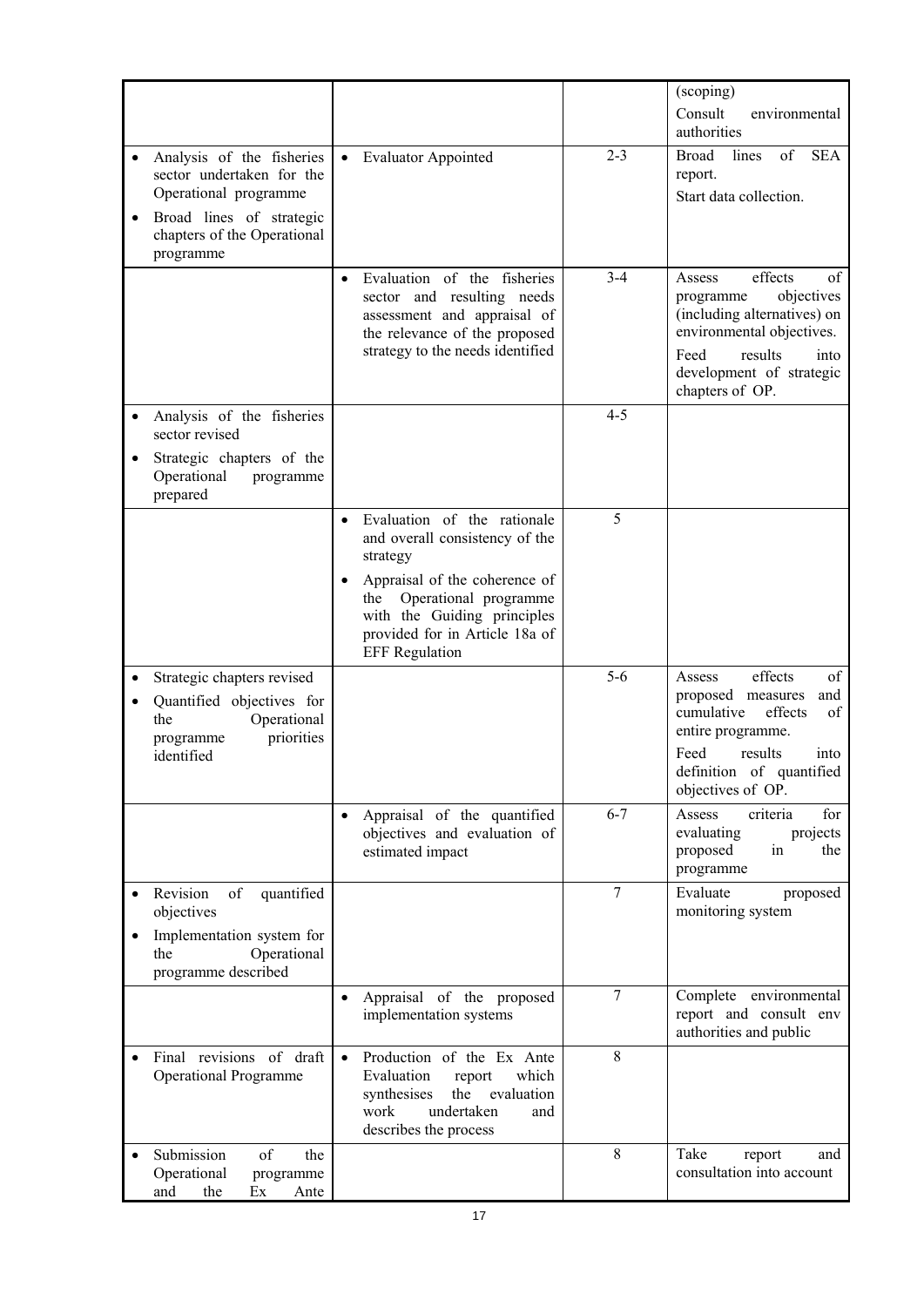| Evaluation report to the<br>Commission          |                                                                           |           |                                                               |
|-------------------------------------------------|---------------------------------------------------------------------------|-----------|---------------------------------------------------------------|
|                                                 | Some further analytical work<br>by the ex ante evaluator, if<br>necessary | 10        |                                                               |
| the<br>Agreement<br>on<br>Operational programme |                                                                           | $11 - 12$ | Inform public and any<br>authorities of justified<br>decision |

The iterative nature of the ex ante evaluation and the Operational programme preparation should be emphasised. As different elements of the evaluation are completed, they may cause the Operational programme developers to re-visit earlier stages. For example, the evaluation of the impact of the strategy, might lead to a reconsideration of the policy mix.

Drawing up the terms of reference for the ex ante evaluation is an important element of planning for the ex ante evaluation. Guidance on drawing up terms of reference is provided in the Guide to the Evaluation of Socio-Economic Development (Part 2.1 – Designing and Planning Your Evaluation).

The terms of reference should include all the key components described in Part Two of this Working Paper, with the description under each component adapted to the specificity of the Member State concerned in the Operational programme being evaluated. The process of programme preparation and the extent of and the timetable for interactivity required should also be described.

## **3.2. Managing the Evaluation**

The planning process should include consideration of how the evaluation will be managed. A nominated person within the competent authority should have responsibility to manage relationships with the ex ante evaluators. Experience shows the benefits gained from having a steering group to guide the evaluation process, involving the range of interests concerned in drawing up the Operational programme.

Establishing a steering group also allows the possibility of involving some members of the wider partnership (who will later form the Monitoring Committee) at the Operational programme design stage. The involvement of one or more outside experts in a steering group may also be of benefit.

## **3.3. Proportionality**

The Regulation introduces the concept of proportionality (Article 9 and Article 47). In relation to ex ante evaluation; Article 47 specifically introduces proportionality to be undertaken.

The scale of the Operational programme should be considered in the context of the methodologies proposed. In particular for the evaluation of impacts, methodologies used should reflect the size of the interventions. For very large EFF Operational programmes some macro-economic modelling may be appropriate and macro economic impact assessment would be valuable at the national level also.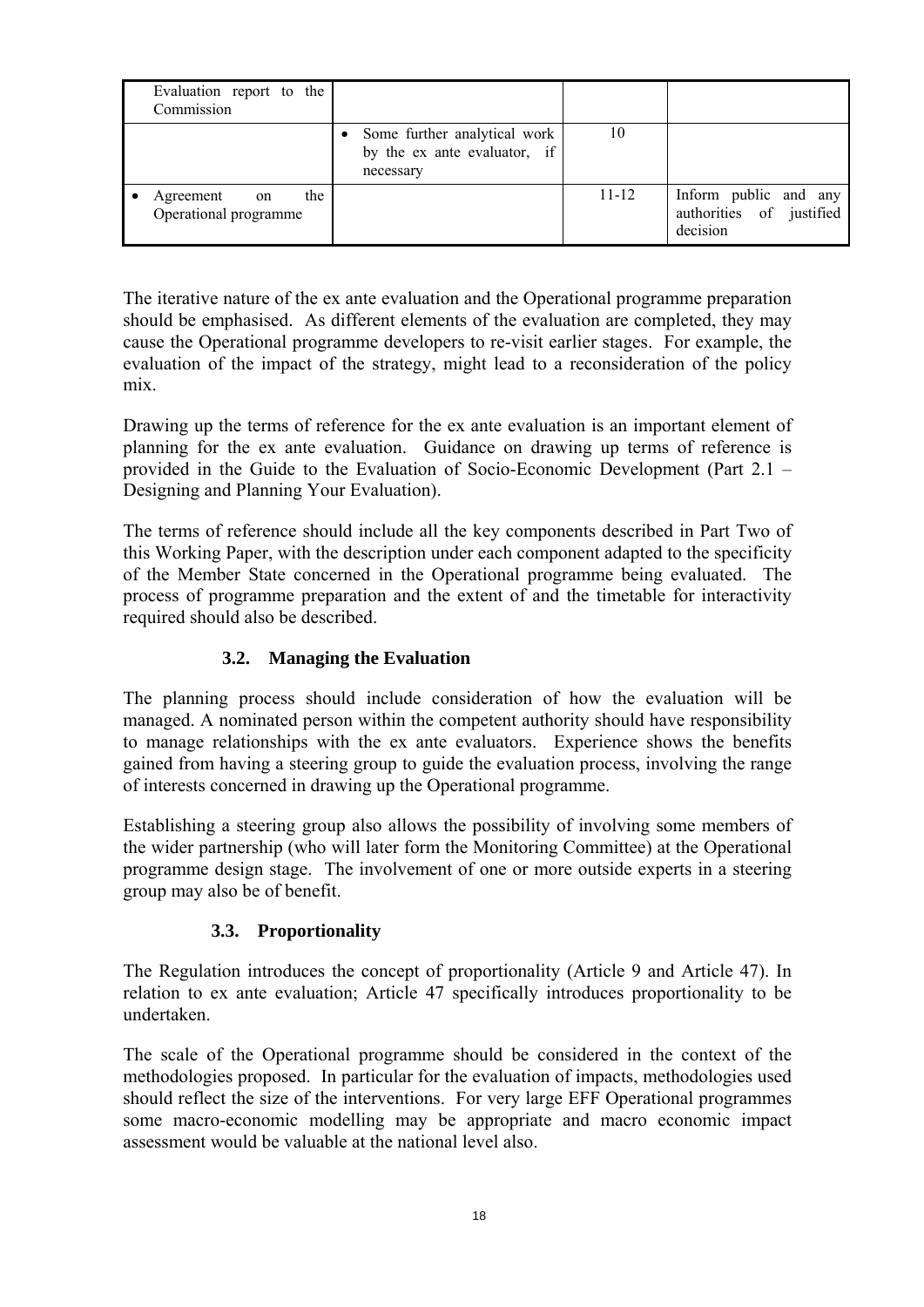Proportionality should also be reflected in the number and type of indicators proposed by the responsible authorities and by the evaluators in undertaking the ex ante evaluation. The Commission recommends the use of a limited number of core indicators where possible, with common definitions agreed and used across a range of the Operational programmes. Working Paper No [xx] provides further guidance in this regard.

#### **3.4. Respective Responsibilities of the Evaluator and Authorities Responsible for Operational Programme Preparation**

There should be clarity throughout the process on the respective roles of the ex ante evaluators and the authority responsible for the Operational programme preparation. Responsible authority should develop each component of the Operational programme. The evaluator then evaluates its appropriateness and quality and makes recommendations for improvements. The competent authorities then decide which recommendations to take on board and the changes to be made to the relevant parts of the Operational programme. The evaluator has a particular contribution to make in assessing likely impacts, which in some cases cannot be estimated by the responsible authorities and require evaluation work.

## **3.5. Independence of the Evaluation Process**

The ex ante evaluator must be independent of future managing, certifying and audit authorities. The evaluator should be selected by means of a competitive tendering process according to the internal organisation in the Member State.

The interactive nature of the ex ante evaluation process requires that the evaluator should work closely with the authority responsible for the preparation of the Operational programme. However, it is important that the evaluator retains his independence throughout the process, giving expert judgements on the different elements of the Operational programme. On the other hand, the responsible authority should respect the fact that it is the role of the evaluator to constructively criticise in the interests of improving the quality of the Operational programme, to ensure coherence and to optimise the allocation of budgetary resources in accordance with EFF Regulation Article 47(1).

## **3.6. Financing the Evaluation**

The ex ante evaluation may be financed from the budget for technical assistance of the Operational programme or may be financed from the technical assistance budgets of 2000-2006 programmes. Current rules and procedures concerning eligibility and rates of contribution are applicable.

The evaluation can be a costly exercise. The cost of the evaluation should be proportional to the expenditure foreseen in the Operational programme and its complexity. The budget will need to take account of any additional evaluation questions included and the types of methodologies foreseen. For example, if impact indicators are to be quantified by the evaluator, this may require additional resources. Equally, if the evaluation includes more in-depth analysis of a particular sector or type of intervention, this should be reflected in the available budget.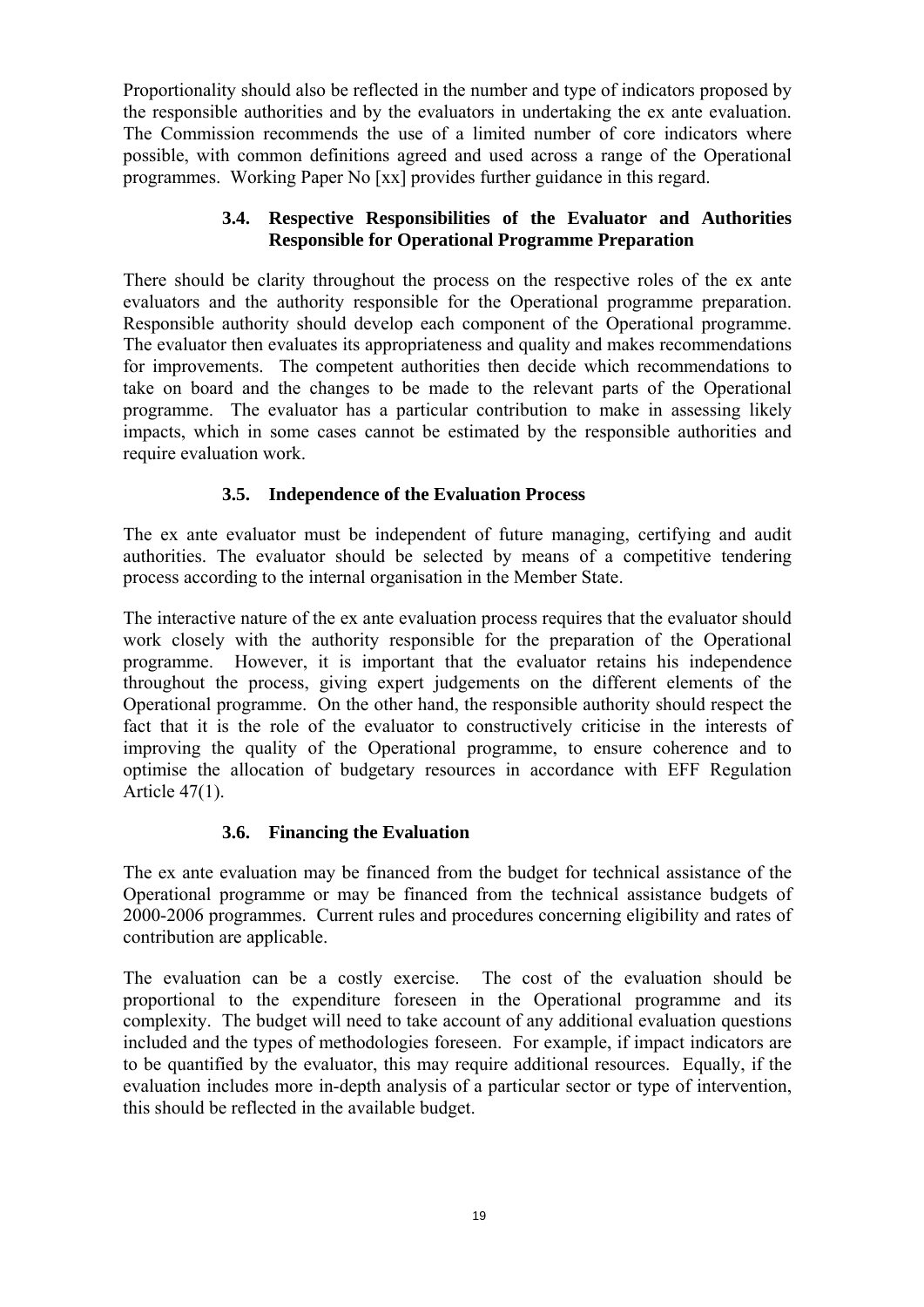# **3.7. Consultation with Partners and Stakeholders**

Depending on national and regional institutional arrangements, the partnership which will be involved in the Monitoring Committee may have a role in responding to the results of the ex ante evaluation and deciding on changes to the Operational programmes as they are being developed. The Commission welcomes the involvement of the partnership in the ex ante evaluation process.

Consultation with a wide range of stakeholders should also form part of the methodology adopted by the evaluators. Stakeholders in the Operational programme have valuable insights which the evaluators should draw upon in answering the evaluation questions.

# **3.8. Integrating the Results of the Evaluation into Programmes**

The purpose of the ex ante evaluation is to provide inputs which improve the coherence and quality of the Operational programmes and to optimise the allocation of budgetary resources. These inputs will be provided at various stages through the development of the programme. As the draft Operational programme is made ready for submission to the Commission, a final evaluation report has to be prepared, bringing together all elements of the evaluation. This evaluation report should include a section on the extent to which previous recommendations have been included in the Operational programme. Equally, the Operational programme should contain a short section outlining the ex ante evaluation process, main conclusions and the extent to which recommendations have been incorporated. For the evaluation recommendations that have not been taken into account, a justification should be provided.

# **3.9. Quality of the Evaluation**

The Commission invites the competent authorities to assure the quality of the ex ante evaluation. The Guide to the Evaluation of Socio-Economic Development (www.evalsed.info) provides quality criteria for both the evaluation report and the evaluation process which may be useful. The quality criteria are listed in Box 3.2 below.

While the quality criteria for the evaluation report guide a judgement on the quality of the final product, the quality criteria for the process provide a useful checklist for the authorities responsible for the ex ante evaluation, in listing the different aspects of good management of an evaluation process. Their use can help to build evaluation capacity within administrations, particularly for those with limited experience of managing evaluations.

## **3.10. Forwarding the Evaluation to the Commission**

The ex ante evaluation report should be forwarded to the Commission with the Operational programme.

## **3.11. Publication**

It is good practice to publish evaluation reports, in the interests of transparency and the stimulation of public debate on evaluation findings. The EFF Regulation requires that the results of the ex ante evaluation are published and the SEA Directive requires the publication of the environmental report and the draft programme to which it relates. One way to do this is to place the entire evaluation report on the website of the Operational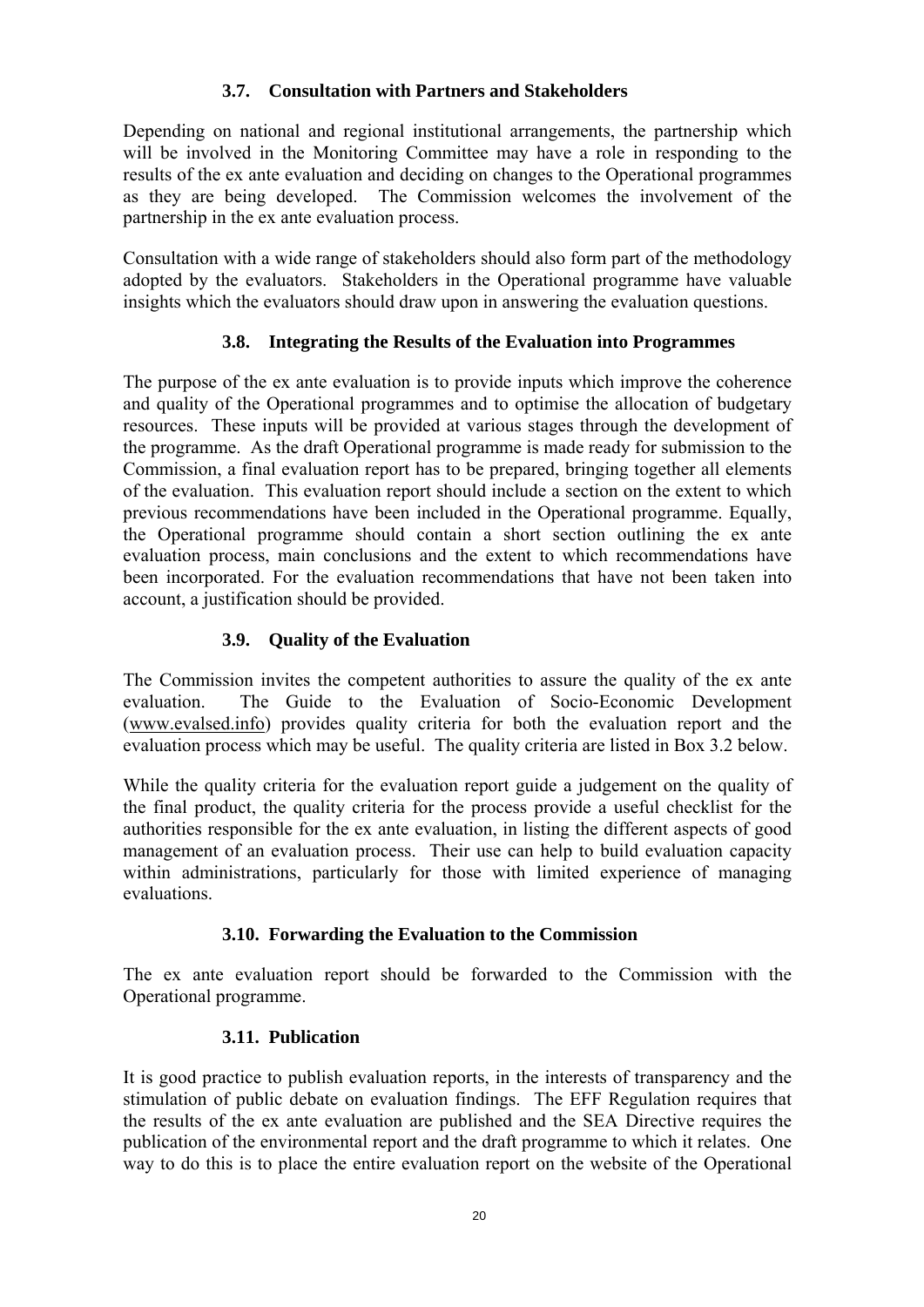programme or Managing Authority but care should be taken to avoid excluding certain groups.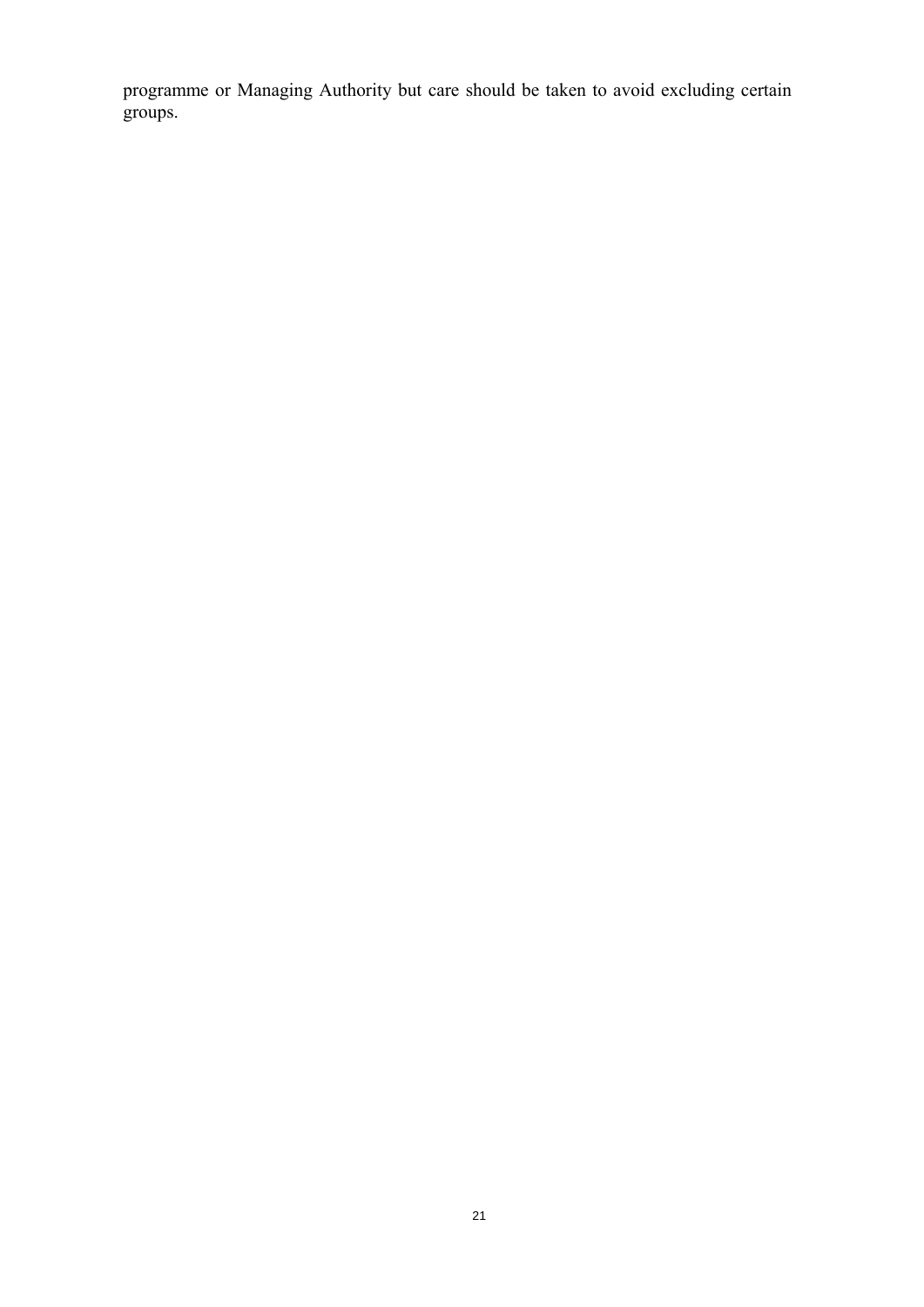|      | <b>Box 3.2: Quality Criteria</b>                                                                                                                                                                                                                                                                          |                                                                                                                                                                                                                                                                          |  |  |
|------|-----------------------------------------------------------------------------------------------------------------------------------------------------------------------------------------------------------------------------------------------------------------------------------------------------------|--------------------------------------------------------------------------------------------------------------------------------------------------------------------------------------------------------------------------------------------------------------------------|--|--|
|      | <b>Quality of the Evaluation Report</b>                                                                                                                                                                                                                                                                   | <b>Quality of the Evaluation Process</b>                                                                                                                                                                                                                                 |  |  |
| (1)  | Meeting Needs: The evaluation report<br>adequately addresses and correspond the<br>Terms of Reference.                                                                                                                                                                                                    | Coherent objectives and programme:<br>The<br>Operational programme objectives were<br>coherent and the programme was able to<br>be evaluated.                                                                                                                            |  |  |
| (2)  | Relevant scope: The rationale of the<br>Operational programme, its outputs,<br>results, impacts, interactions with other<br>policies and unexpected effects have<br>been carefully studied.                                                                                                               | Adequate Terms of Reference: The Terms of<br>Reference were well drawn up and<br>proved useful and did not need to be<br>revised.                                                                                                                                        |  |  |
| (3)  | Open participation:<br>The interested<br>parties - both the developers of the<br>programme<br>and<br>Operational<br>the<br>stakeholders have been involved in the<br>design of the evaluation and in the<br>discussion of the results in order to take<br>into account their different points of<br>view. | Tender selection: This was well conducted and<br>chosen<br>tenderer was<br>able<br>the<br>to<br>undertake the evaluation to a good<br>standard.                                                                                                                          |  |  |
| (4)  | Defensible design: The design of the<br>evaluation was appropriate and adequate<br>for obtaining the results (within their<br>limits of validity) needed to answer the<br>main evaluative questions.                                                                                                      | Effective dialogue and feedback: An inclusive<br>forum and process was created that<br>feedback<br>provided<br>and<br>dialogue<br>opportunities<br>with<br>programme<br>developers<br>and<br>stakeholders<br>that<br>improved the quality of the evaluation.             |  |  |
| (5)  | The primary<br>Reliable data:<br>and<br>secondary data collected or selected are<br>suitable and reliable in terms of the<br>expected use.                                                                                                                                                                | Adequate information:<br>Required monitoring<br>and data systems existed and were made<br>available/ accessible for programme<br>developers and stakeholders.                                                                                                            |  |  |
| (6)  | Sound analysis:<br>Quantitative<br>and<br>qualitative<br>data<br>in<br>were<br>analysed<br>accordance with established conventions,<br>and in appropriate ways to answer the<br>evaluation questions correctly.                                                                                           | Good management: The evaluation team was<br>well-managed<br>and<br>supported<br>by<br>programme developers.                                                                                                                                                              |  |  |
| (7)  | Credible results: The results are logical<br>and justified by the analysis of data and<br>by suitable interpretations and<br>hypotheses.                                                                                                                                                                  | <b>Effective</b><br>dissemination<br>to<br>programme<br>developers: The reports/outputs of the<br>evaluation were disseminated to<br>programme developers including steering<br>committee members who responded<br>with timely<br>appropriately<br>feedback<br>comments. |  |  |
| (8)  | <b>Impartial conclusions:</b> The conclusions<br>are justified and unbiased.                                                                                                                                                                                                                              | Effective dissemination to stakeholders: The<br>reports/outputs of the evaluation were<br>suitably disseminated to all stakeholders<br>and where necessary focused on lessons<br>learnt.                                                                                 |  |  |
| (9)  | <b>Clear report:</b> The report describes the<br>context and goal, as well as the<br>organisation and results.(in a clear and<br>accessible way.)                                                                                                                                                         |                                                                                                                                                                                                                                                                          |  |  |
| (10) | <b>Useful recommendations:</b><br>The report<br>provides recommendations<br>that<br>are<br>useful to stakeholders and are detailed<br>enough to be implemented.                                                                                                                                           |                                                                                                                                                                                                                                                                          |  |  |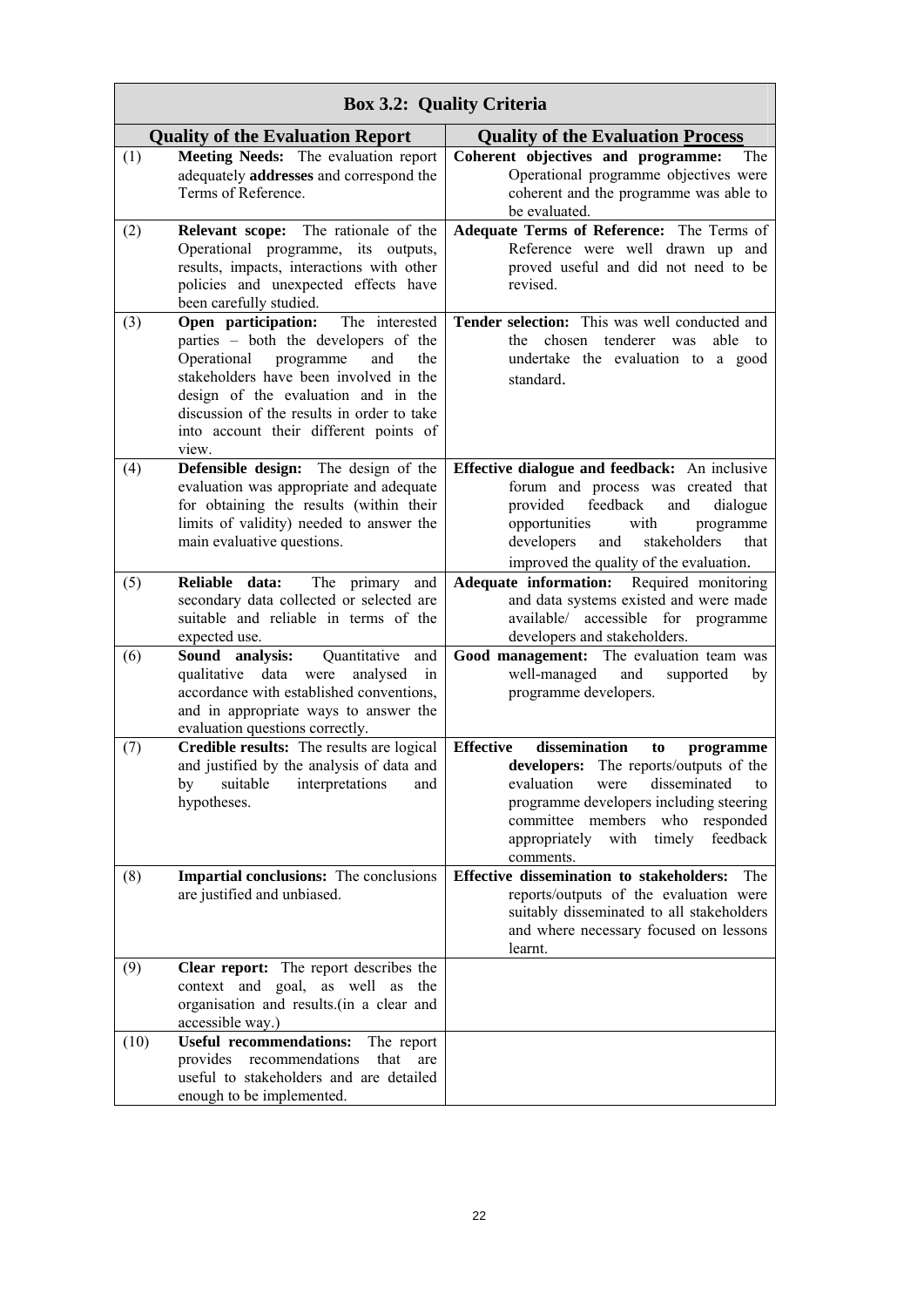#### **ANNEX 1 : EX ANTE EVALUATION AND THE STRATEGIC ENVIRONMENTAL ASSESSMENT**

# **1. LEGAL BASIS**

Directive 2001/42/EC on the assessment of the effects of certain plans and programmes on the environment (the Strategic Environmental Assessment (SEA) Directive) was adopted in July 2001. Member States have had to apply it since 21 July 2004. It requires a wide range of plans and programmes to undergo an environmental assessment before they are adopted.

This Annex explains the objectives of SEA and provides guidance on its use for the appraisal of the environmental impact of European Fisheries Fund Operational programmes. For more in-depth information on the implementation of the SEA Directive, the Commission's Guidance on the '*Implementation of Directive 2001/42/EC on the assessment of the effects of certain plans and programmes on the environment'* can be consulted5.

# **2. APPLYING SEA TO EFF OPERATIONAL PROGRAMMES**

The purpose of the SEA Directive is to provide for a high level of protection of the environment and to contribute to the integration of environmental considerations into the preparation and adoption of plans and programmes with a view to promoting sustainable development. To this end Member States are required to identify and assess the likely environmental effects of plans and programmes already during the preparation stage and before adoption.

The plans and programmes which fall within the scope of the SEA Directive are:

- those in the Member States and those co-financed by the European Community which are:
- prepared and / or adopted at a national, regional or local level, or
- which are prepared for adoption through a legislative procedure by Parliament or Government; and
- which are required by legislative, regulatory or administrative provisions.

Plans and programmes co-financed by the European Community are treated under the SEA Directive in the same way as other plans and programmes, as are modifications of plans and programmes.

The scope of the directive is very broad. The following sectors are covered by the SEA Directive: agriculture, forestry, fisheries, energy, industry, transport, waste management, water management, telecommunications, tourism, town and country planning or land use (plans which set the framework for future development consent for projects listed in Annexes I and II to Directive 85/337/EEC (the "Environmental Impact Assessment (EIA) Directive")).

 $\overline{a}$ 

<sup>5</sup> http://www.europa.eu.int/comm/environment/eia/home.htm.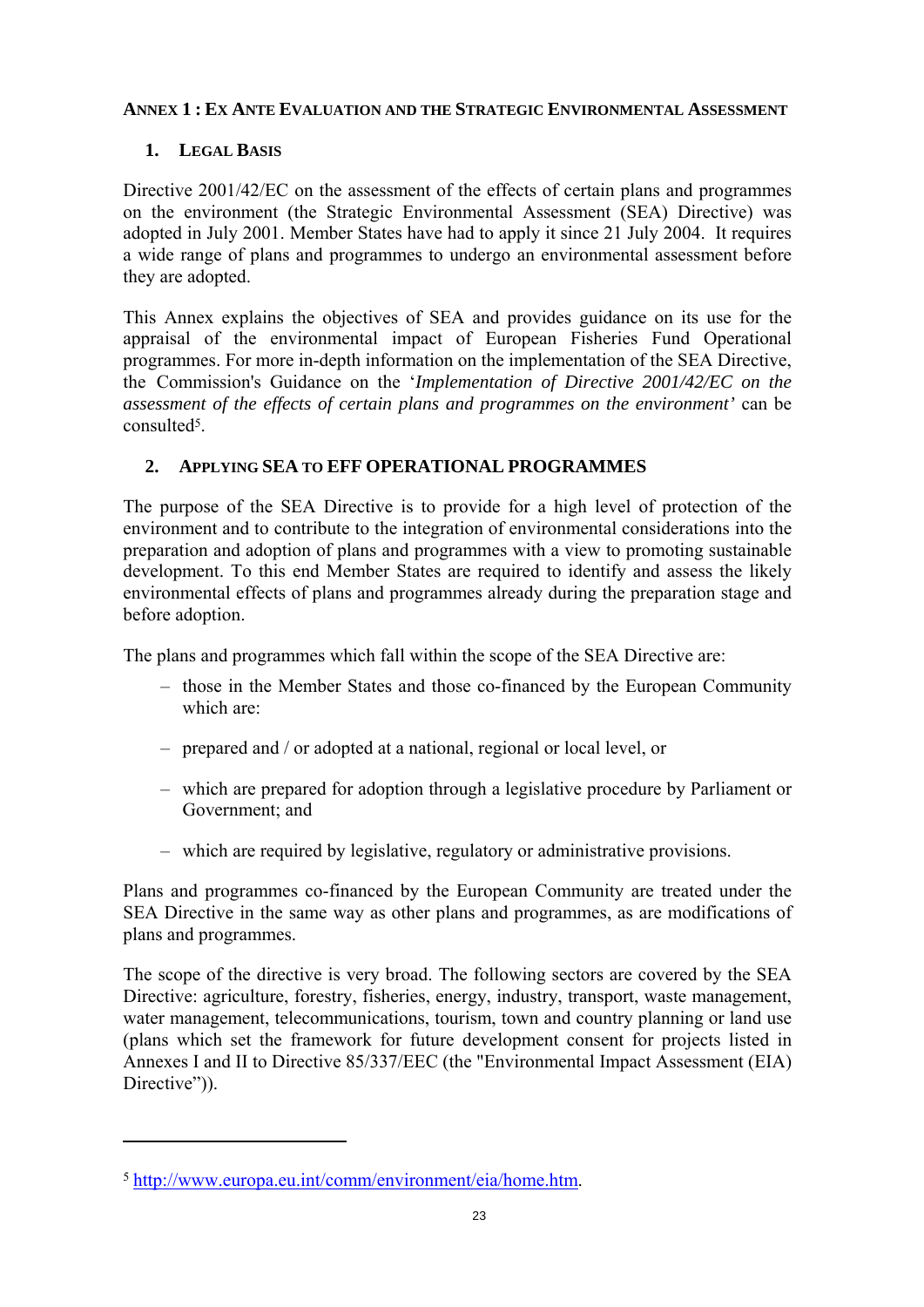In case of a plan or programme having likely effects on Natura 2000 sites an SEA is also required (article 6 or 7 of Directive 92/43/EEC (Habitats Directive)).

Other plans and programmes with significant environmental effects (which set the framework for future development consent of projects) also need an SEA.

If plans or programmes set the framework for future development consent of projects but are not covered by Article 3(2), quoted above, competent authorities in Member States must screen them to determine if they are likely to have significant environmental effects. If so, they would require SEA under Article 3(4) of the Directive. A similar determination would be needed for the plans and programmes, referred to in Article 3(2), which determine the use of small areas at local level or which are minor modifications to Article 3(2) plans or programmes. Authorities should bear in mind that the kind of detailed plans referred to as working documents in section 1.1 of the main paper could be caught by the SEA Directive if they meet the criteria in Articles 2 and 3.

#### *SEA and EFF Operational Programmes*

Application of the provisions outlined above suggests that Operational programmes cofinanced by the EFF will require an SEA.

It is the responsibility of Member States to decide how best to meet the requirements of the SEA Directive in relation to the Operational Programmes co-financed by the EFF. Established procedures for SEA can be used or the Member State can decide to incorporate the SEA into the ex ante evaluation process. Operational Programmes will take account of the results of the SEA, while the ex ante evaluation should assess how the outcomes of the SEA Directive have been taken into account in the Operational Programme (see point 2.3 of this Working Paper).

## **3. MAIN ELEMENTS OF SEA**

The main steps of an environmental assessment required by the SEA Directive are outlined below.

Most of these steps will be the responsibility of those who are preparing the Operational programmes. Depending on the approach taken in the Member State, ex ante evaluators for Operational programmes may be asked to prepare the environmental report, facilitate consultations or make recommendations on how the results of the report and/or consultations should be reflected in the Operational programme.

#### *Scoping of the environmental report*

Before drafting the report, environmental authorities must be consulted to determine the scope and level of detail of the information to be included in the report. This scoping activity is the responsibility of those drawing up the programme. If it is decided to undertake some or all of the work of the environmental assessment through the ex ante evaluation, the terms of reference for the ex ante evaluation will need to be developed to incorporate these details.

#### *The preparation of the environmental report*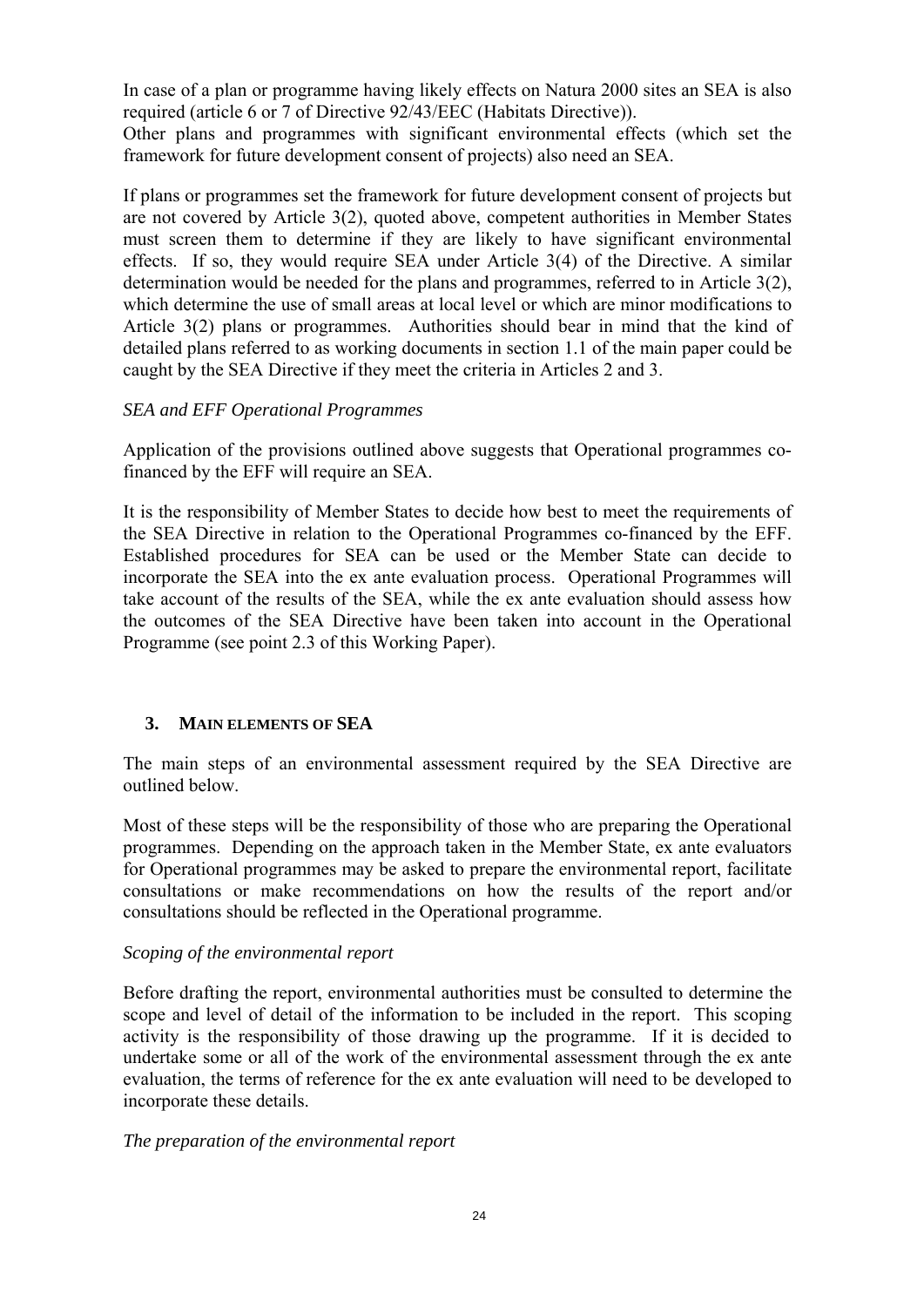The environmental report must describe the likely significant effects on the environment of implementing the Operational programme as well as reasonable alternatives. The content of the Report is described in Annex I of the Directive. The environmental report should be prepared simultaneously with the development of the Operational programmes to avoid delays and to ensure that the results of the report are used during the planning process. This use of one common process fosters the integration of environmental impacts into the final Operational programme. Member States must also ensure that environmental reports are of sufficient quality to meet the requirements of the Directive (Article 12(2)).

#### *Consultation*

The Directive requires that environmental authorities and the public must be consulted as part of the SEA process. Detailed arrangements for consultation are normally regulated by the national legislation transposing the Directive. Consultation is required in the following circumstances:

In identifying programmes which require a SEA, the designated authorities with environmental responsibilities must be consulted. They must also be consulted when deciding on the scope and level of detail to be included in the Environmental Report.

- The draft programme and the Environmental Report must be made available to the environmental authorities and to the public. The environmental authorities and the public (as defined in the Directive) must be given an early and effective opportunity to express their opinions.
- Provision is also made for transboundary consultations with other EU Member States if their environment is likely to be significantly affected by the plan or programme.

The results of the environmental report and the opinions expressed during the consultation process must be taken into account during the preparation of the Operational programme. If necessary, the draft Operational Programme must be revised accordingly. When the Operational programme is adopted, information must be made available to the designated environmental authorities and the public how the environmental report and the results of consultation have been taken into account.

#### *Taking account of the environmental report and the results of the consultations*

The environmental report and the opinions expressed during the consultation process must be taken into account by the responsible authority during the preparation of the programme. Although the authority is not bound by the results of the environmental assessment, it may find it necessary to introduce amendments to the draft programme.

#### *Notification of decision*

The designated environmental authorities, the public (and any Member State consulted) must be informed of the adoption of the programme and certain additional information (including how environmental considerations and the results of consultation have been taken into account) must be made available to them.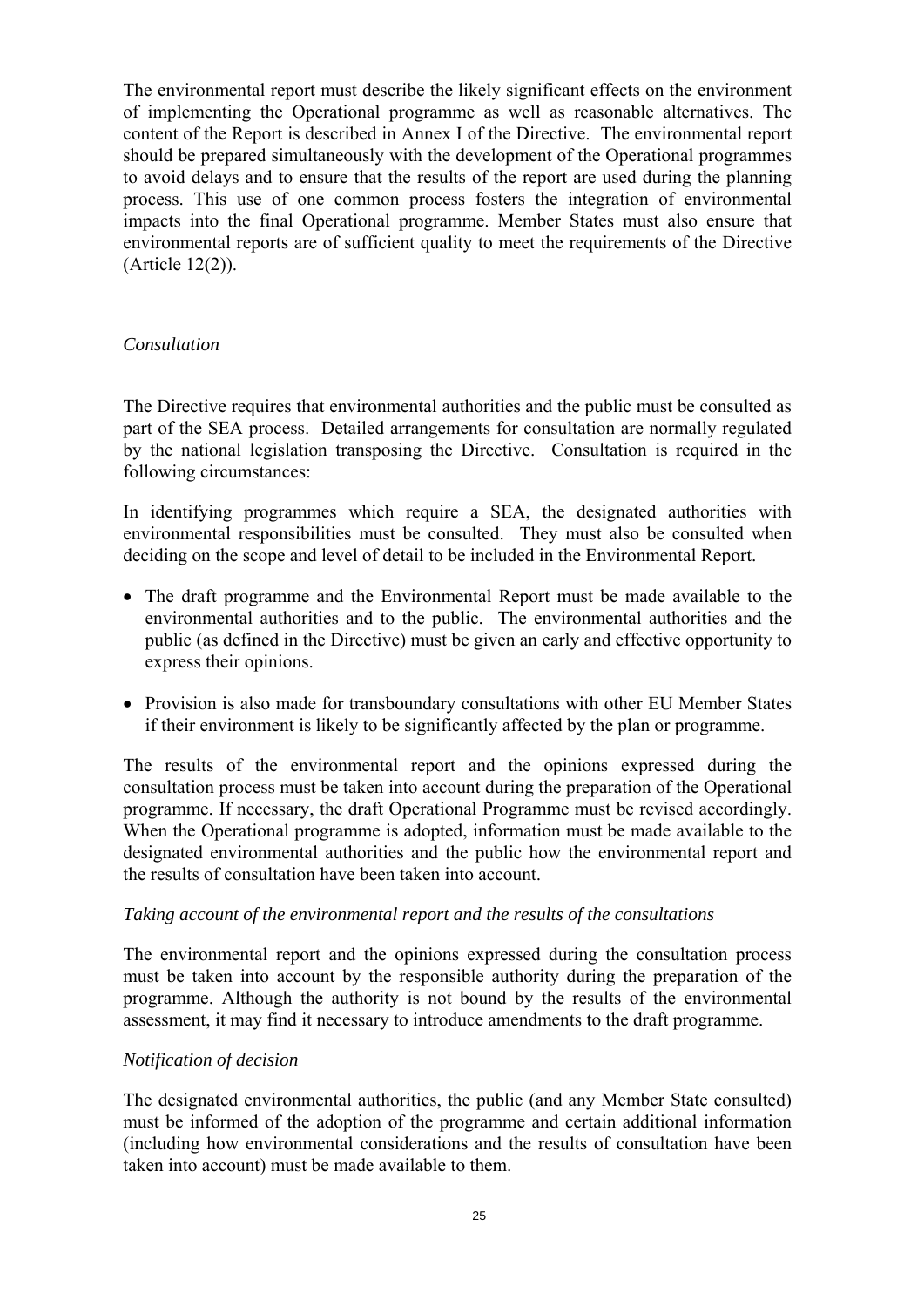# *Monitoring*

Article 10 of the SEA Directive requires that the significant environmental effects of the implementation of the programme should be monitored in order, *inter alia,* to identify unforeseen adverse effects, and to be able to undertake appropriate remedial actions. This will usually include the selection of appropriate indicators.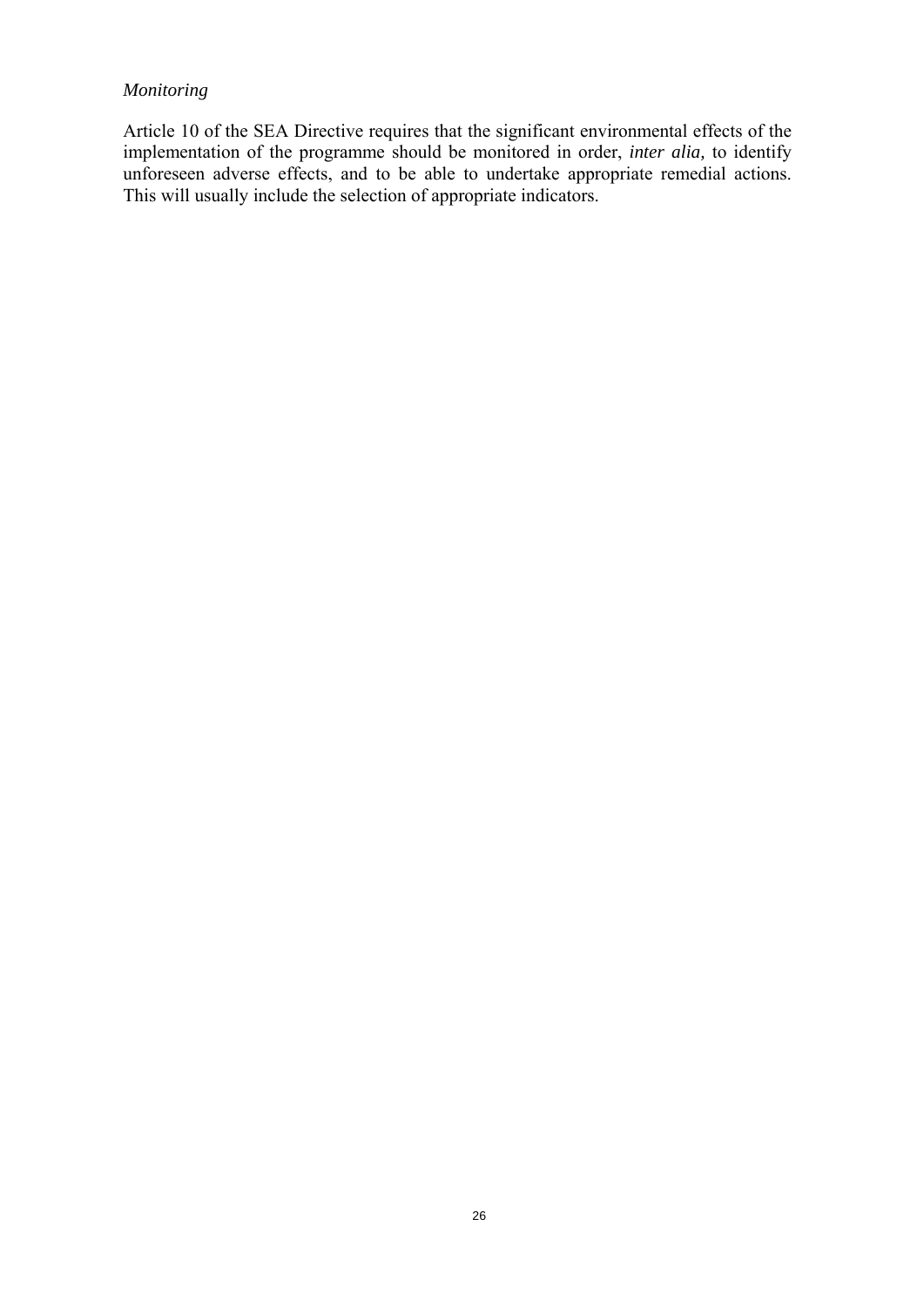#### **ANNEX II – TERMS OF REFERENCE**

#### **Starting point:**

The Terms of Reference (ToR) must specify the starting point for the ex-ante:

- The ToR should include a description of the objectives of the programmes if they are already established. If these objectives are not set as yet, the evaluator must contribute to their definition by undertaking a needs analysis.
- The objectives should take into account the evaluation of former programmes if they exist and the orientations of the NSP. The evaluator will be asked to assess these two points and to propose modified objectives if necessary.
- In any case the evaluator must help the contracting authority to define the indicators for Axis 4, as there is no former experience in applying these principles to the development of areas depending on fisheries.

#### **Needs analysis:**

If the needs are not yet clearly established, the evaluator must undertake this analysis, which will be part of the future OP. This first analysis can also be undertaken by the authority in charge of the preparation of the OP, as they are well informed of the situation of the fisheries sector in their area of intervention. It is suggested that the evaluator should utilise participative methods involving stakeholders, especially for Axis 4.

The OP should include the following elements to justify the choice of the objectives:

- Analysis of the major trends in the fisheries sector as they affect the areas concerned
	- o This analysis should be undertaken for each of the 4 main Axes of the EFF that are going to be mobilised in the future OP.
	- o For Axis 4, there must be some elements of territorial appraisal, going beyond the sectoral description that should be presented for the other Axes.
		- $\blacksquare$  Identification of the eligible areas covered by the OP
		- Description of the geographical characteristics of the eligible areas
		- Demography of the areas concerned
		- Economic structure of the areas (with a special emphasis on the role of fisheries-related sectors)
		- Environmental situation of the areas concerned Environmental situation of the areas concerned, and assessment whether the foreseen measures comply with relevant EU legislation, in particular Directive 2000/60/EC (Water Framework Directive) and – once adopted – Directive [ ] (Marine Strategy Directive [Proposal COM(2005)505final]
		- Specific territorial assets that could be better valorised
- SWOT analysis
	- o External analysis of Risks and Opportunities
	- o Internal analysis of Strengths and Weaknesses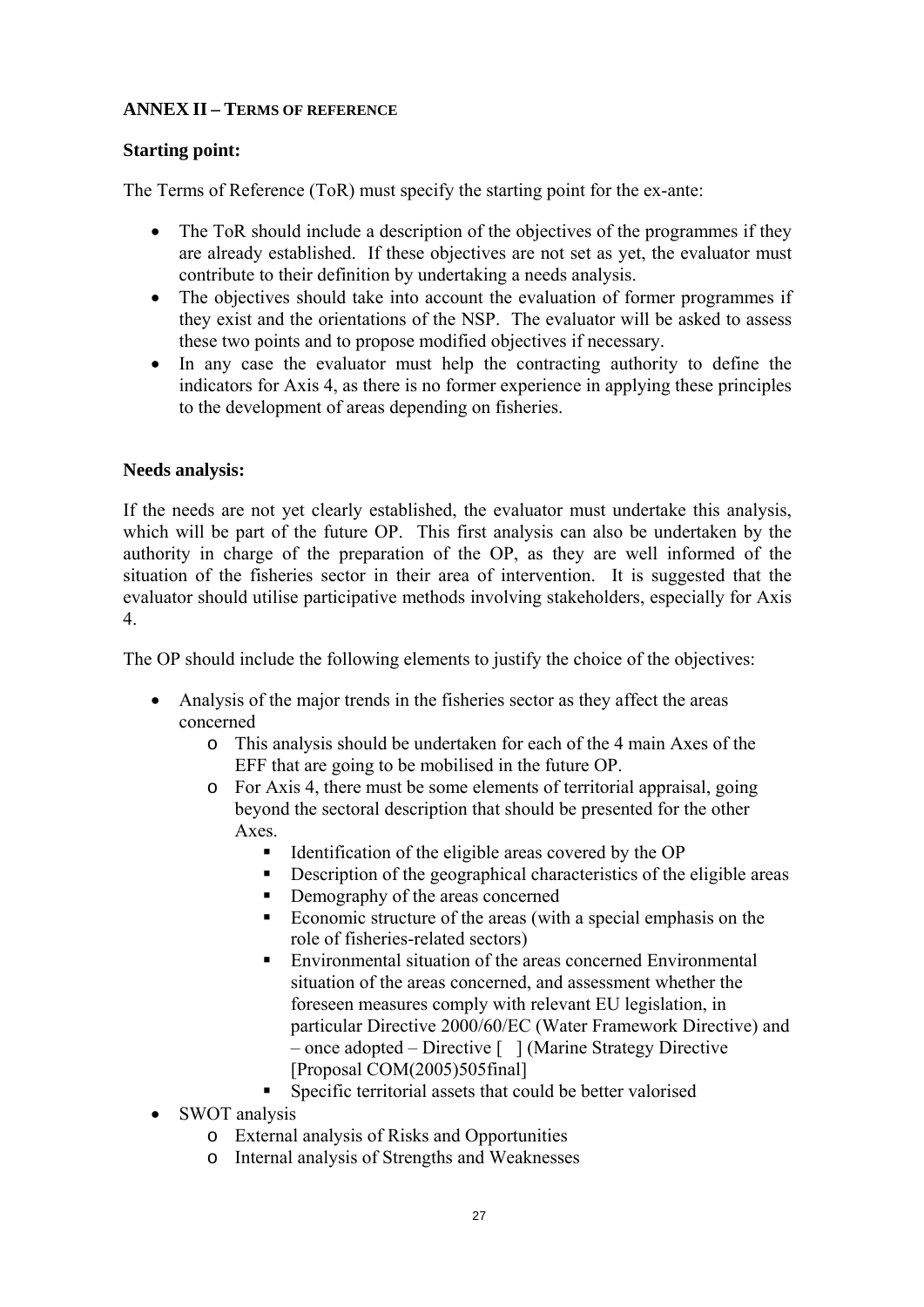• Definition of the priority needs that the programme could address, taking into account the limited means available and the priorities established in the NSP.

## **Elaboration of the intervention's logic**

The evaluator should:

- Give their opinion on the objectives for the programme as a whole and for each of the priority Axes:
	- o Integration of the lessons from the past, in particular taking into account, where relevant, the update of the mid-term evaluation (2000-2006).
	- o Relevance regarding the needs, notably of the proposed breakdown of financial allocation between the measures
	- o Internal coherence between the objectives,
	- o External coherence with the NSP and the EFF objectives,
	- o External coherence with other Community policies and guidelines (see Article 19 of the EFF Regulation)
- Assist the planning authorities in the definition of the content of each of the "priority axes" and "measures" foreseen. For each measure, the evaluator should provide the planning authority with comments on the following points:
	- o Relevance of the measure regarding the needs,
	- o Internal coherence of the measure,
	- o External coherence with the other measures, the NSP and the EFF objectives,
	- o External coherence with other Community policies and guidelines (see Article 19 of the EFF Regulation)
	- o Coherence of the expected impact coherent with the means available
	- o Appropriateness of the indicators proposed (quantitative and qualitative) for results and impacts
- Assist the planning authorities with the setting-up of an implementation system for each of the measures
	- o Quality of the Audit track (role of the different bodies involved, control procedures, accounting methods, reporting procedures, etc.)
	- o Appropriateness of the provision for monitoring, including the gathering of the information needed for the annual report to the EC
	- o Appropriateness of the provisions for evaluation
	- $\circ$  For the Axis 4.
		- Selection procedure of the areas that will benefit from funding under the Axis 4 (publicity, selection criteria including composition of the local partnership, calendar, procedure, etc.)
		- Specific indicator system appropriate for a territorial approach (utilisation of participative approaches, innovation in the actions undertaken, integration of the actions, functioning of the partnership, utilisation of networking, setting-up of cooperation actions).

## **An iterative process:**

The ToR should foresee that the evaluator will be implied in the planning process at different stages, and that the tasks described above will be delivered along a period of 8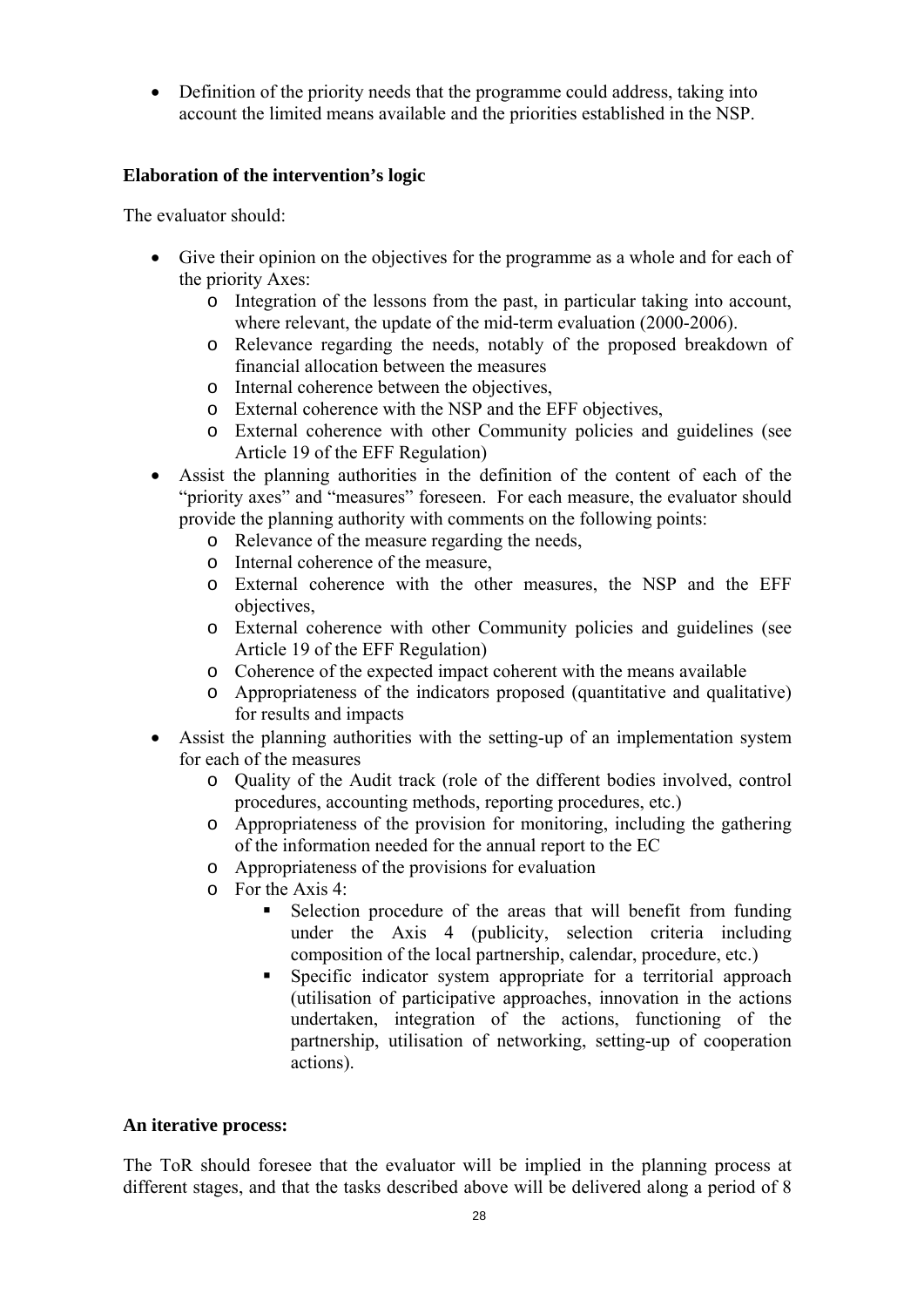months to one year. The table presented in the document on the ex-ante is very useful in that respect.

The evaluator should be available for the planning authorities all along the process of developing the OP. The reports are only formal milestones which should not take the lead on the on-going support.

#### **Reports:**

The ToR should include a list of deliverables, which will build up to the final ex-ante evaluation report. The OP should include the recommendations of the evaluator and explain how they were addressed in the design of the final programme.

Main steps are:

- Report on the needs appraisal
- Report on the intervention's logic
- Report on the way the recommendations from the Commission should be taken into account.